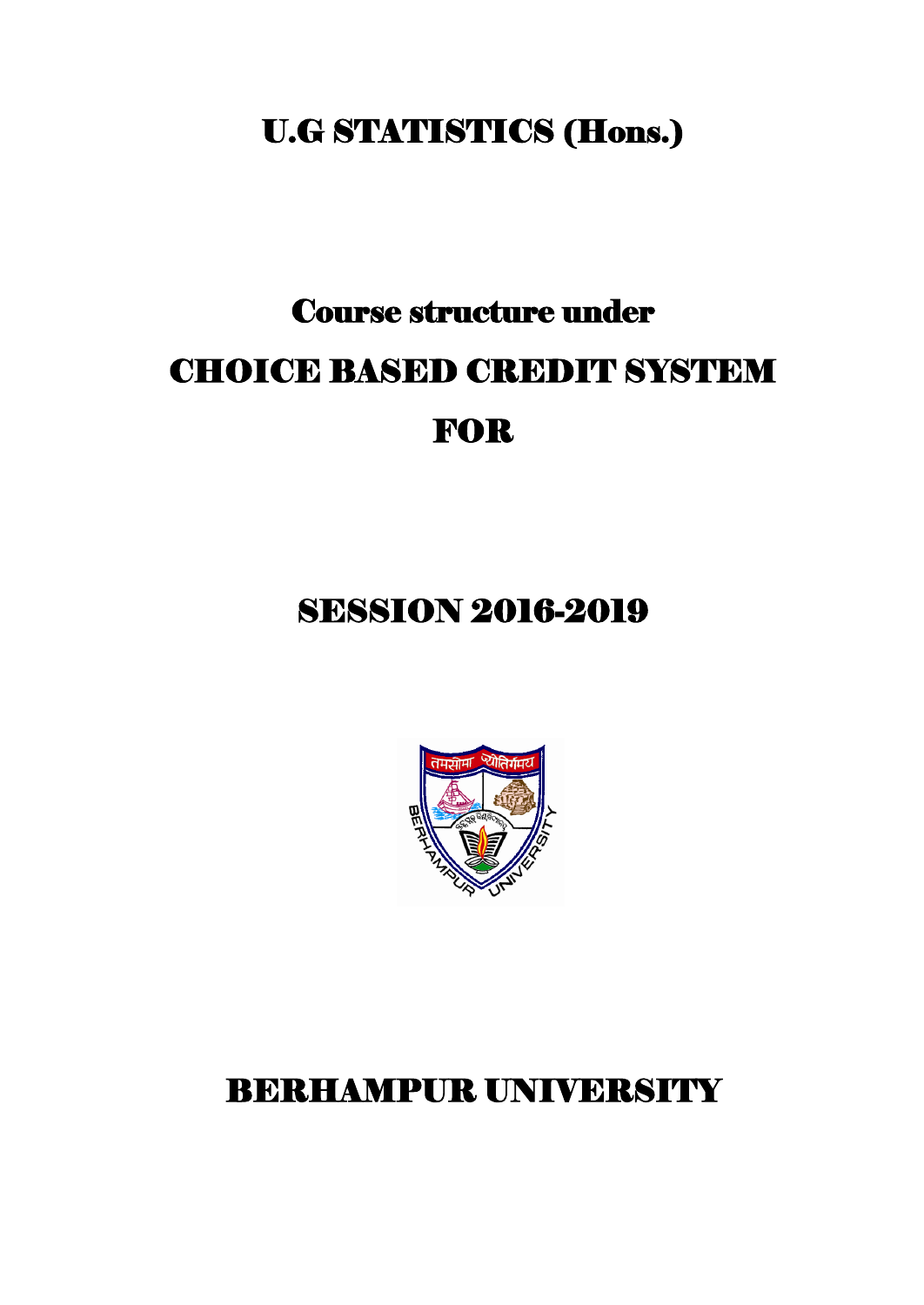# **STATISTICS (HONOURS)**

#### **SEMESTER-I**

# **C:1-DESCRIPTIVE STATISTICS-I & LINEAR ALGEBRA (Credits:6, Theory-4, Practical-2) Lectures: 60 (Theory:40, Practical:20) Max. Marks:100(Theory:75, Practical:25) End Sem: 60 Marks + Mid Sem: 15 Marks**

#### **UNIT-I:**

Statistical Methods : Definition & scope of Statistics, concepts of Statistical population and sample, quantitative and qualitative data, attributes, variables,scales of measurementnominal, ordinal, interval and ratio. Presentation : tabular and graphical including histogram and ogives.

#### **UNIT-II:**

Measures of Central Tendency: mathematical andpositional. Measures of Dispersion: range, quartile deviation, standard deviation, coefficient of variation, Moments, absolute moments, skewness and kurtosis, Shephards correction.

#### **UNIT-III:**

Permutation & Combination, Binomial Theorem, Logarithmic & Exponential Series, Determinant.

# **UNIT-IV:**

Matrices: types of matrices(orthogonal matrix and idempotent matrix); operation on matrices (including inverse); partitioned matrices; singular and non-singular matrices. Rank of a matrix: row-rank and column-rank; properties of rank; rank of sum and product of matrices.

#### **PRACTICAL**

Calculation of different measures of Central tendency, dispersion, skewness and kurtosis.

Calculation of Ist. Four moments from grouped and ungrouped data.

#### **Recommended Books:**

Intermediate Algebra by Ghanshyam Samal, Vidyapuri Publication,2007.

A text book of matrices by Shanti Narayan, S. Chand,1962.

Fundamentals of Statistics by S.C Gupta, Himalayan Publishing House, 2014.

Fundamentals of Mathematical Statistics by S.C. Gupta & V.K. Kapoor, Sultan Chand, 2013.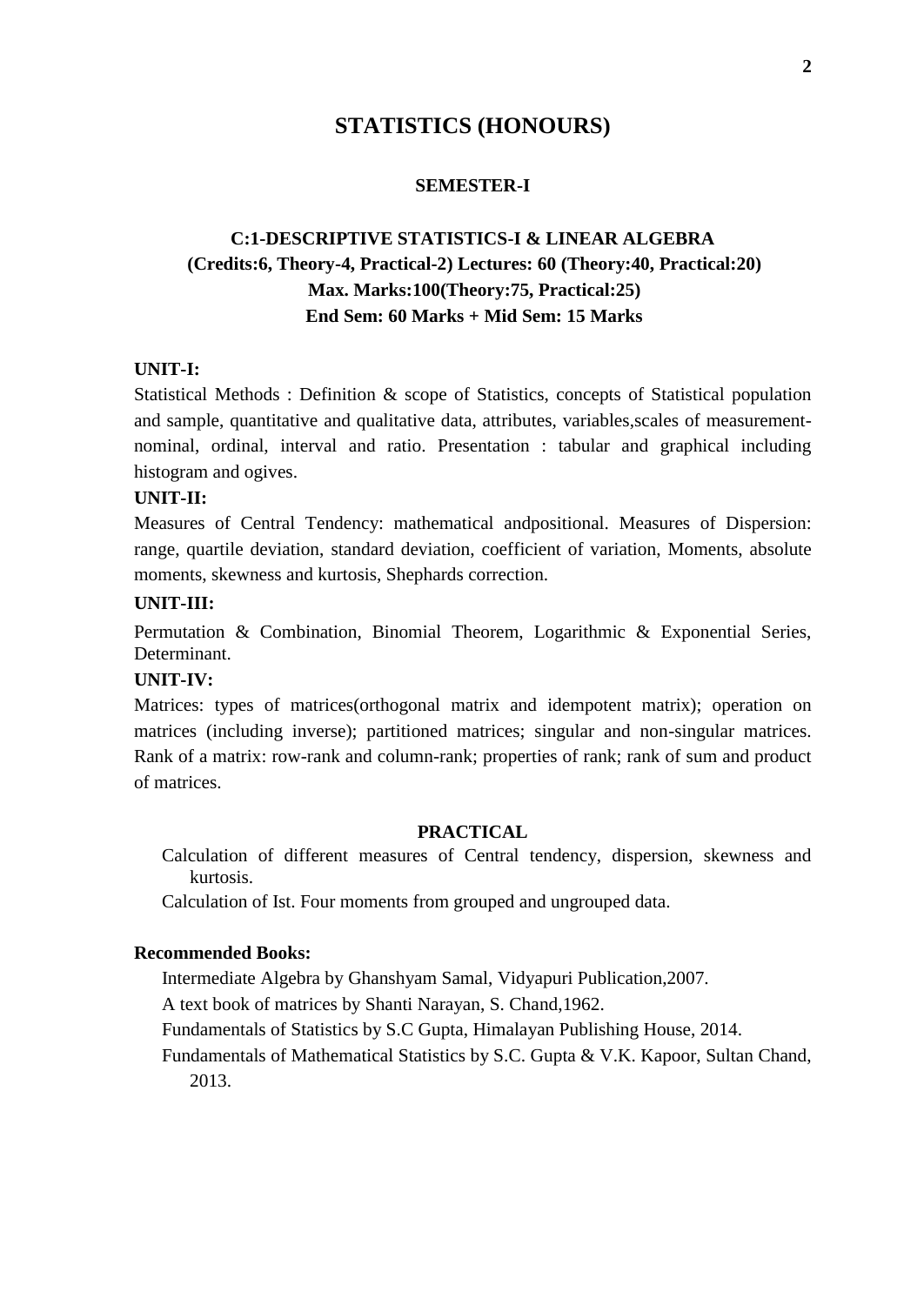# **C:2-DESCRIPTIVE STATISTICS-II & CALCULUS (Credits:6, Theory-4, Practical-2) Lectures: 60 (Theory:40, Practical:20) Max. Marks:100(Theory:75, Practical:25) End Sem: 60 Marks + Mid sem: 15 Marks**

## **UNIT-I:**

Bivariate Data : Definition, Curve fitting by the method of least squares (linear, quadratic and exponential), fitting of curves reducible to polynomials by log and inverse transformation.

# **UNIT-II:**

Correlation Coefficient: Scatter diagram, Product moment correlation coefficient and its properties (for grouped and ungrouped data), coefficient of determination, correlation ratio, rank correlation, intra class correlation. Regression Analysis: Concept of regression, fitting of regression lines, regression coefficients and their properties.

# **UNIT-III:**

Function of one variable; limit, continuity and differentiability; successive differentiation; mean value theorem (statement only); maxima and minima.Function of Several Variables: Partial derivatives.

## **UNIT-IV:**

Integral Calculus : Review of Integration (algebraic, trigonometric, logarithmic and exponential functions) and definite integral, Algebra of integration, differentiation under Integral sign.

#### **PRACTICAL**

Fitting of 1st., 2nd. degree polynomial and exponential curve.

Calculation of simple correlation coefficient, regression lines, rank correlation coefficient(for grouped and ungrouped data).

## **Recommended Books:**

- 1. Differential calculus by Das & Mukherjee, U.N Dhar Publication, Kolkatta, 2010.
- 2. Integral Calculus by Das & Mukherjee, U.N Dhar, Kolkatta, 2010.
- 3. Fundamentals of Statistics by S.C Gupta, Himalayan Publishing House, 2014.
- 4. Fundamentals of Mathematical Statistics by S.C. Gupta & V.K. Kapoor, Sultan Chand, 2013.
- 5. Statistical Methods by P.N. Arora, S. Arora & S. Arora, S. Chand, 2014.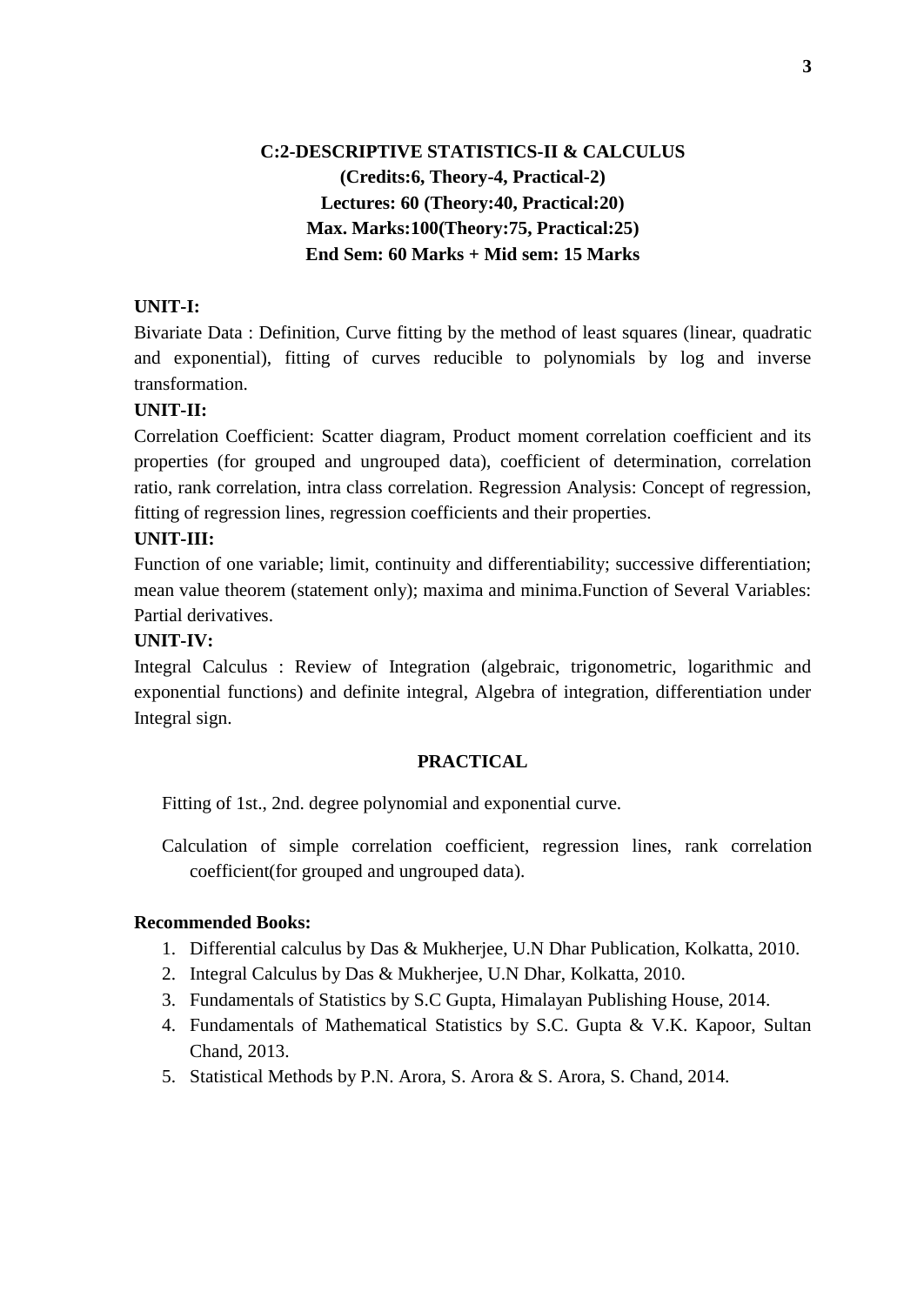#### **SEMESTER-II**

## **C:3-PROBABILITY - I & NUMERICAL ANALYSIS**

## (Credits:6) Lectures: 60 Max. Marks:100(End Sem: 80 Marks + Mid Sem : 20 Marks)

## **UNIT-I:**

Random experiment : trials, sample point and samples space, event, operations of events, concept of mutually exclusive and exhaustive events. Definition of Probability: Classical, relative frequency and axiomatic approach; discrete and continuous probability space, addition law of probability. Multiplication law of probability, conditional probability and independence of events, Bayes theorem and its applications.

#### **UNIT-II:**

Difference table. Methods of interpolation: Newtons forward and backward interpolation formulae. Newtons divided difference formula.

## **UNIT-III:**

Lagranges interpolation formulae, inverse interpolation, central difference formula.

## **UNIT-IV:**

Numerical differentiation (Eulers method), Numerical integration: Trapezoidal, Simpsons one-third, three-eighth rules.

## **Recommended Books:**

- 1. Fundamentals of Mathematical Statistics by S.C. Gupta & V.K. Kapoor, Sultan Chand, 2012.
- 2. An Outline of Statistical Theory, Vol-I, Gun, Gupta & Dasgupta, 4thEdn., World Press, 2003.
- 3. Numerical Methods by P.Kandasamy, K. Thilagavathy & K.Gunavathi, S. Chand, 2012.
- 4. Numerical Methods & Applications by E. Ward Cheney & David R. Kincaid, Cengage Publication, 2010.
- 6. Numerical Analysis byGoel and Mittal, PragatiPrakashan, ND, 2008.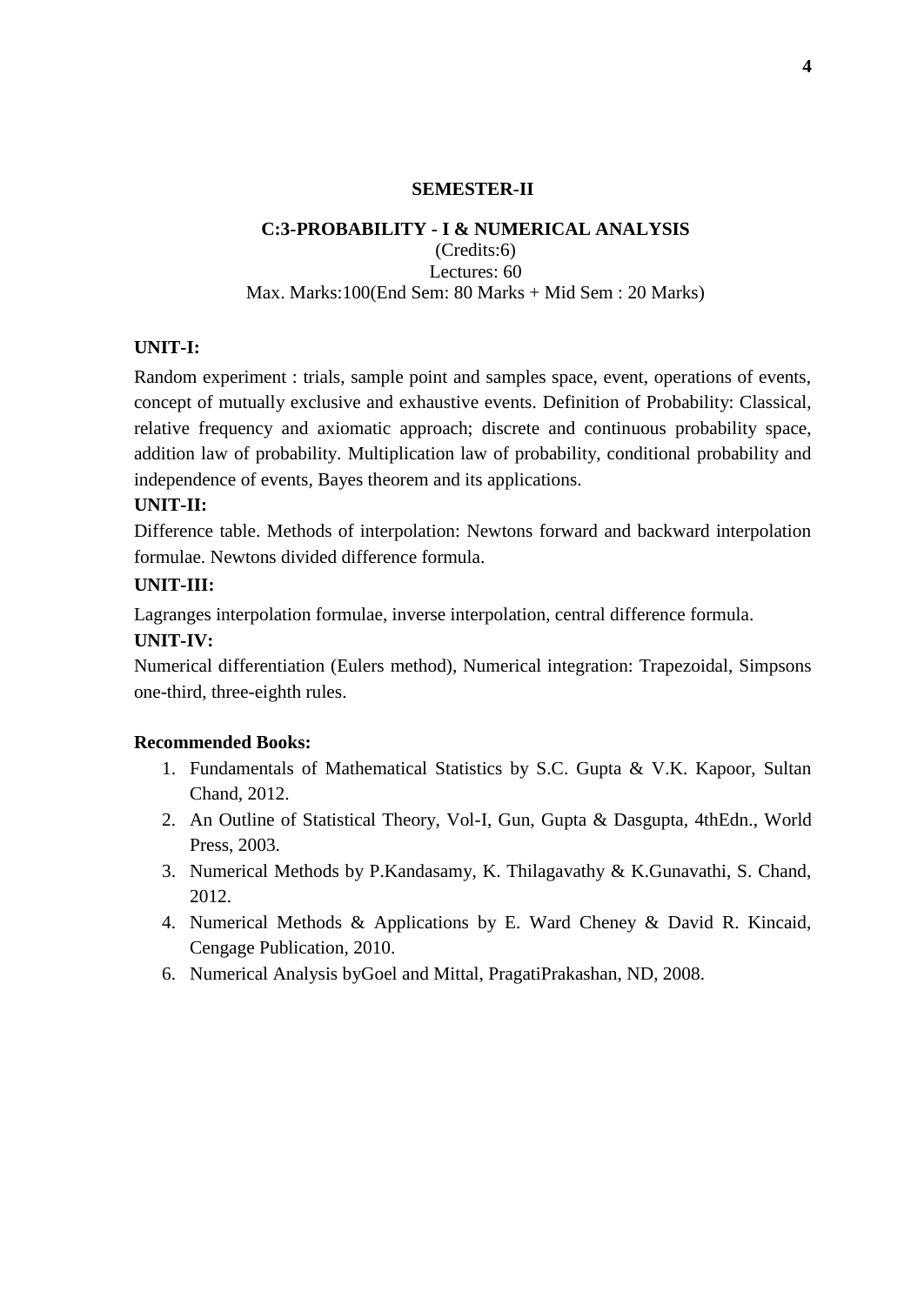**C:4-PROBABILITY-II & DESCRIPTIVE STATISTICS-III**

(Credits:6)

Lectures: 60 Max. Marks:100(End Sem: 80 Marks + Mid Sem : 20 Marks)

## **UNIT-I:**

Random variables: Definition, properties, probability mass function, probability density function; distribution function, Bivariate random variables, joint, marginal and conditional distributions. Mathematical expectation of a random variable and its properties, Mean and variance of a random variables, probability generating function, moment generating function and cumulant generating function. Conditional expectation and conditional variance.

## **UNIT-II:**

Characteristic function (simple applications), uniqueness theorem, convergence of random variables, convergence in probability, convergence in distribution. Hally-Bray theorem (without proof) and its application.

## **UNIT-III:**

Multivariate Data: Multiple and Partial correlations (Yules Notation) and plane of regression (three variables only). Properties of residuals, coefficient of multiple and partial correlation and their properties.

#### **UNIT-IV:**

Analysis of categorical Data : Consistency of categorical data, independence and association of attributes. Yules coefficient, coefficient of colligation.

#### **Recommended Books:**

- 1. Fundamentals of Mathematical Statistics by S.C. Gupta & V.K. Kapoor, Sultan Chand, 2012.
- 2. Mathematical Statistics by J.N. Kapoor & H.C. Saxena, S. Chand, 2011.
- 3. An Outline of Statistical Theory, Vol-I, Gun, Gupta & Dasgupta, 4th Edn., World Press, 2003.

#### **SEMESTER-III**

#### **C:5-PROBABILITY DISTRIBUTIONS**

(Credits:6) Lectures: 60

# Max. Marks:100(End Sem: 80 Marks + Mid Sem : 20 Marks)

## **UNIT-I:**

Discrete probability distributions: Uniform, Bernoulli, Binomial, Poisson, Negative Binomial, Geometric, Hyper geometric and their properties.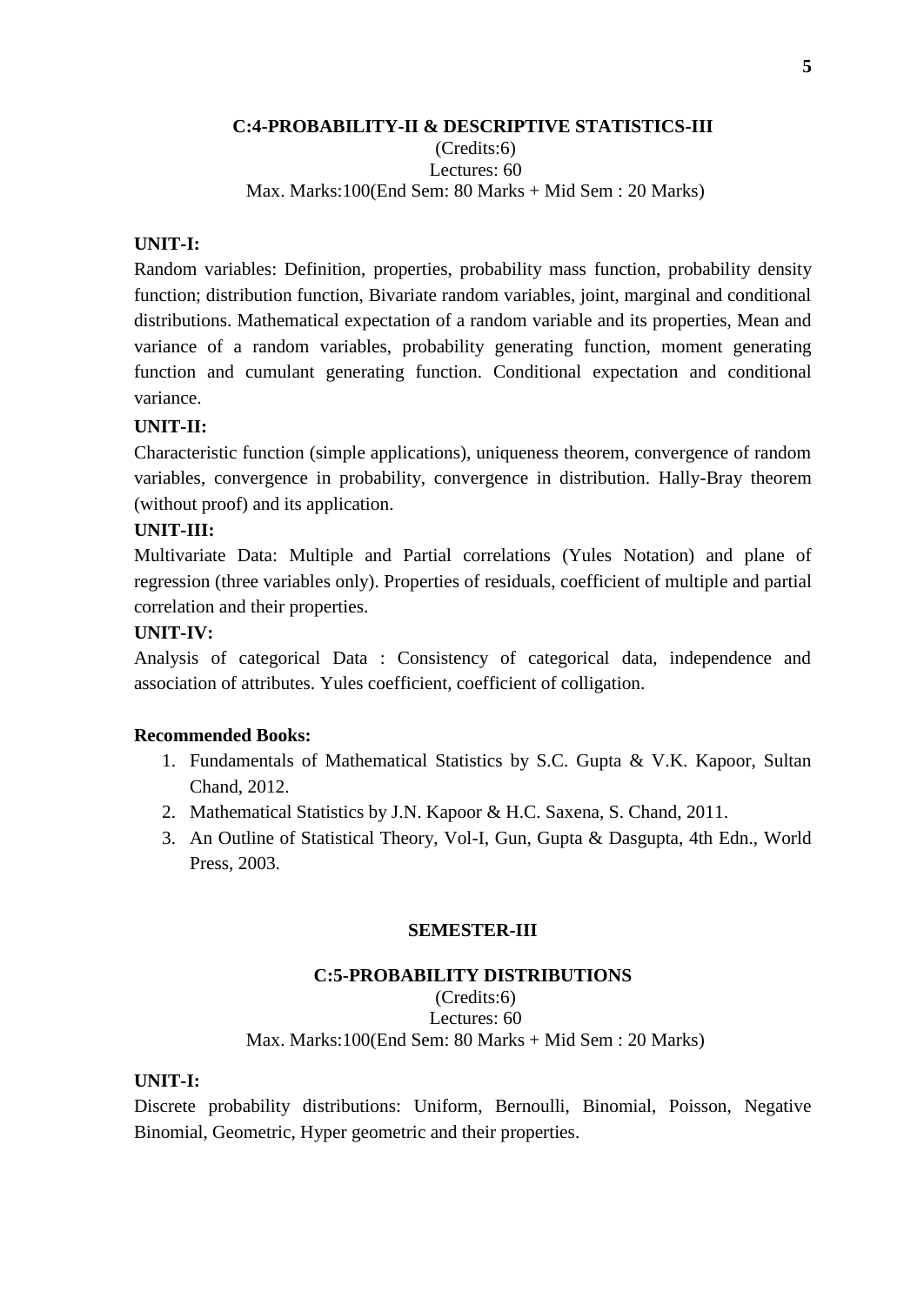# **UNIT-II:**

Continuous probability distributions: Uniform, Normal, Beta, Gamma, Exponential, Cauchy and their properties.

# **UNIT-III:**

Exact sampling distributions: Chi-square, Students t, Fishers t and Snedeckors F and relationship between t, F and  $x^2$ .

# **UNIT-IV:**

Weak law of large numbers: Bernoullis WLLN, Chebyshevs inequality, Chebychevs WLLN, Poissons Central Limit Theorem.

# **Recommended Books:**

- 1. Fundamentals of Mathematical Statistics by S.C. Gupta & V.K. Kapoor, Sultan Chand, 2013.
- 2. An Outline of Statistical Theory, Vol-I, Gun, Gupta & Dasgupta, 4thEdn., World Press, 2003.

# **C:6-SAMPLING DISTRIBUTION & BASICS OF COMPUTER**

(Credits:6)

Lectures: 60 Max. Marks:100(End Sem: 80 Marks + Mid Sem : 20 Marks)

# **UNIT-I:**

Concept of population, sample, parameter, statistic and sampling distribution; standard error, standard error of moments, distribution of sample mean and variance from normal distribution.

# **UNIT-II:**

Tests of significance based on large sample: the normal test of significance (Z-test) for both one-sample and two-sample problems for mean, proportion and standard deviation.

# **UNIT-III:**

Small sample tests: Tests of significance based on exact sampling distributions, i.e.  $x^2$ , t and F distributions.

# **UNIT-IV:**

Introduction to world of computer, The system unit: Processing & Memory, Storage-Storage Systems: Magnetic and Optical Disks, Input and Output, Key board, Pointing Devices, Scanners, Audio Inputs & Output, Display Devices. Operating Systems: DOS, WINDOWS, LINUX, MAC.

# **Recommended Books:**

- 1. Fundamentals of Mathematical Statistics by S.C. Gupta & V.K. Kapoor, Sultan Chand, 2013.
- 2. Statistical Methods:- P.N. Arora, S. Arora & S. Arora, S. Chand, 2014.
- 3. Statistical methods by S.P. Gupta, Himalayan Publication, Mumbai, 2013.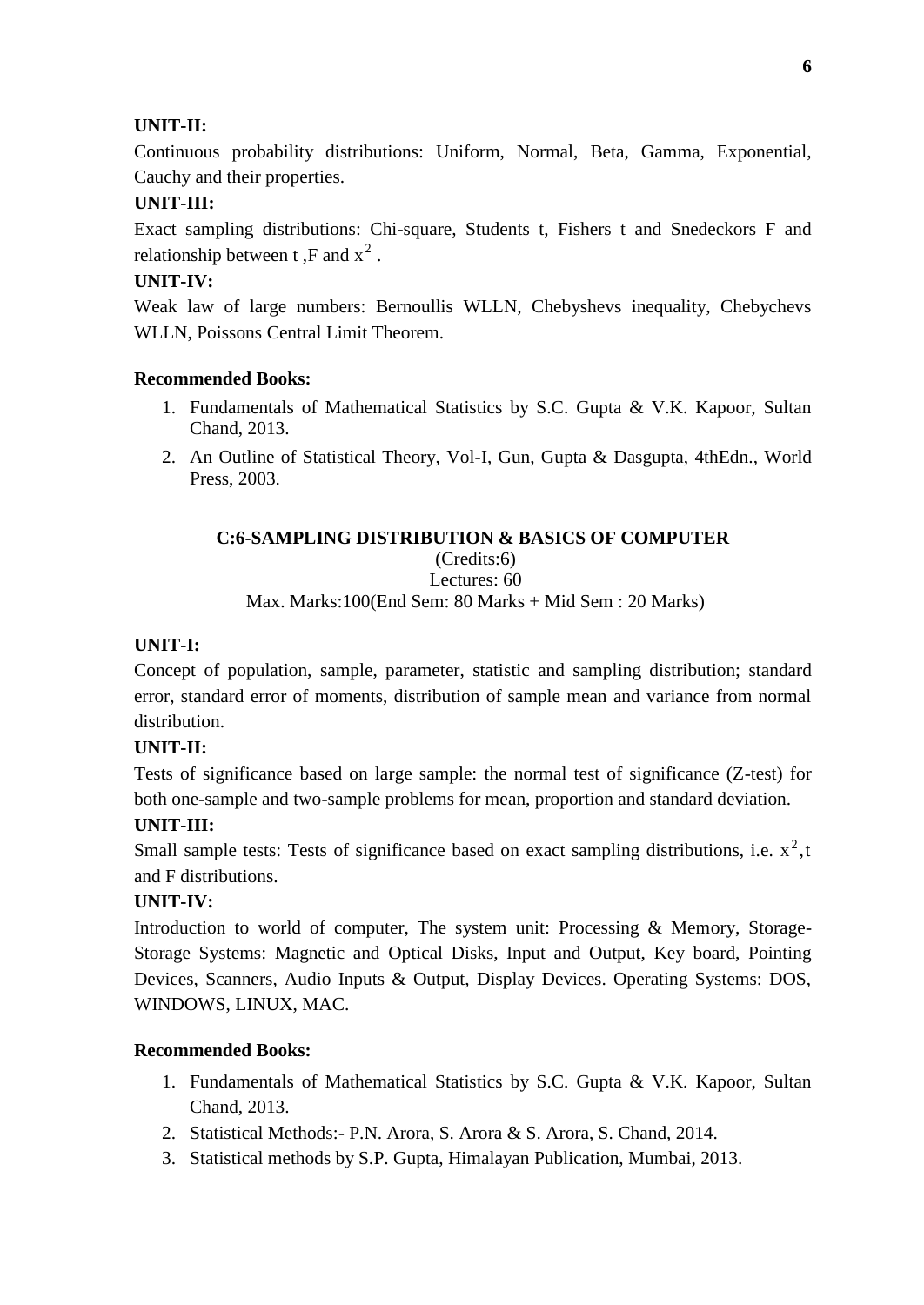- 4. Fundamentals of Computers by Morles & Parker,Cengage publication,2013.
- 5. Computer Fundamentals and office by Sanjay Saxena and Rajneesh Agrawal, Vikas Publication,2014.

## **C:7-THEORY OF ESTIMATION**

### (Credits:6) Lectures: 60 Max. Marks:100(End Sem: 80 Marks + Mid Sem : 20 Marks)

## **UNIT-I:**

Point Estimation: Introduction, Properties of Estimator: unbiasedness, consistency, efficiency and sufficiency.

## **UNIT-II:**

Minimum Variance Unbiased Estimation, Rao-Cramer inequality, Rao-Blackwell theorem and applications.

## **UNIT-III:**

Methods of Estimation: Method of maximum likelihood, properties of MLE. Method of least squares, method of moments, method of minimum variance.

## **UNIT-IV:**

Interval Estimation: Concepts of confidence interval and confidence coefficient, confidence intervals for the parameters of univariate normal distribution. Theory of linear estimation, concept of Gauss Markov linear model (full rank case), Estimation of parameters in linear models.

## **Recommended Books:**

1. Fundamentals of Mathematical Statistics by S.C. Gupta & V.K. Kapoor, Sultan Chand, 2012.

2. An Outline of Statistical theory (Vol-II) Goon, Gupta and Dasgupta, World Press, 2007.

3. Fundamentals of applied Statistics S.C. Gupta and V.K. Kapoor, Sultan Chand, 2013.

## **SEMESTER-IV**

#### **C:8-THEORY OF ESTIMATION**

(Credits:6) Lectures: 60

# Max. Marks:100(End Sem: 80 Marks + Mid Sem : 20 Marks)

# **UNIT-I:**

Statistical Hypotheses: Simple and composite, statistical tests, critical region, type-I and type-II error, size and power of a test, definition of Most powerful (MP), Uniformly Most Powerful(UMP) and Uniformly Most Powerful Unbiased (UMPU) tests.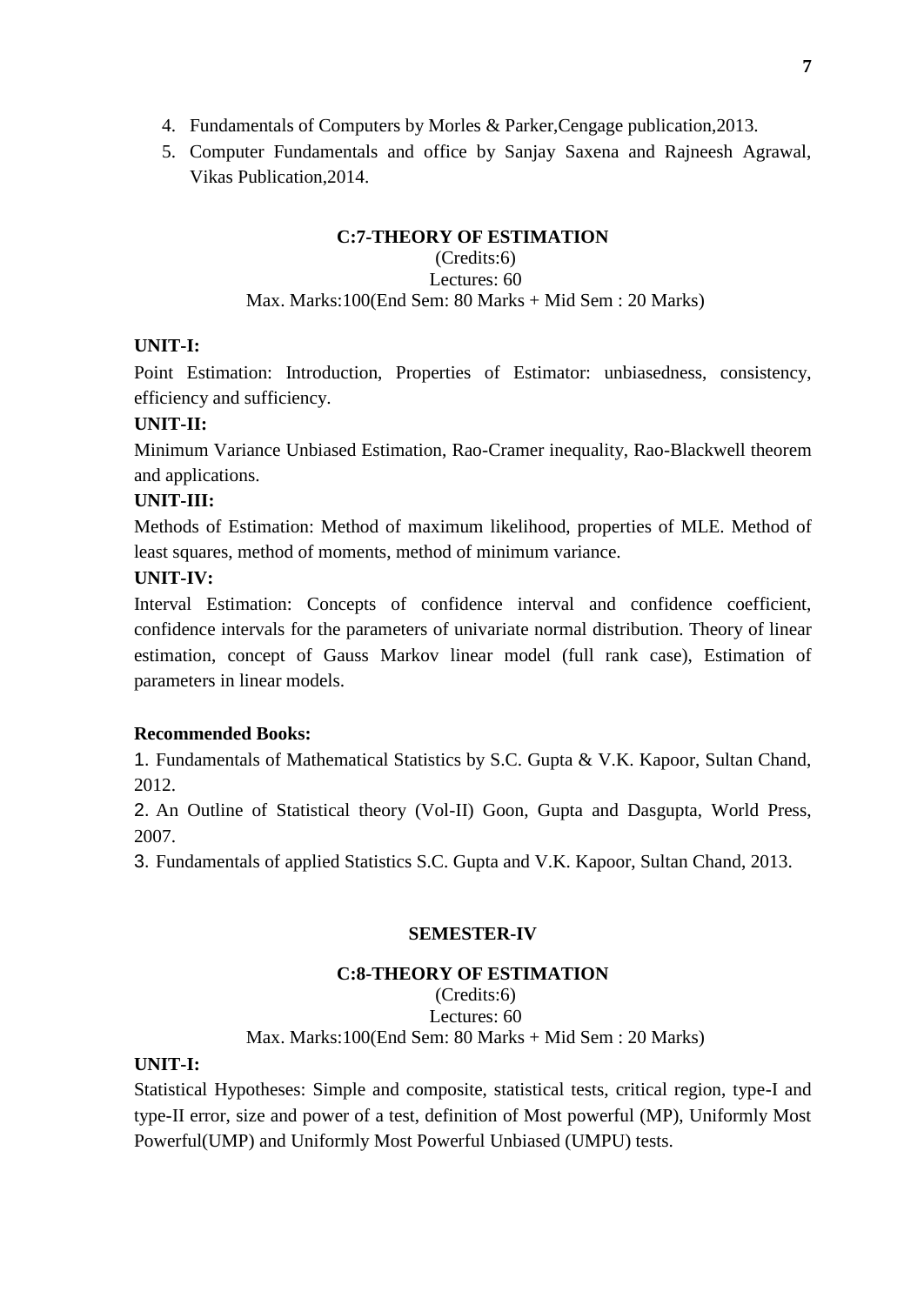# **UNIT-II:**

Neyman-Pearson lemma and its applications in testing of hypothesis based on Binomial, Poisson and Normal distributions.

# **UNIT-III:**

Tests of composite hypothesis: likelihood ratio test and problems based on LR test.

# **UNIT-IV:**

Non-parametric inference: Introduction, merits and demerits, one-sample sign test, pairedsample sign test. Wilcoxon signed-rank test.Wilcoxon paired sample sign ranked test. U statistic, Mann-Whitney U-test, Kolmogorov-Smirnov one sample and two sample tests.

# **Recommended Books:**

- 1. Fundamentals of Mathematical Statistics by S.C. Gupta & V.K. Kapoor, Sultan Chand, 2012.
- 2. Outline of Statistical theory (Vol-II) Goon, Gupta & Dasgupta, World Press, 2008.
- 3. Statistical Inference: Testing of Hypothesis by Srivastava & Srivastava, Oscar,2009.

## **C:9-SAMPLING THEORY (Credits:6, Theory-4, Practical-2) Lectures: 60 (Theory:40, Practical:20) Max. Marks:100(Theory:75, Practical:25) End Sem: 60 Marks + Mid Sem: 15 Marks**

# **UNIT-I:**

Population and sample, sampling versus census, steps involved in sample surveys, principles of sample survey, Advantages and disadvantages of sampling, Sampling and non-sampling errors.

# **UNIT-II:**

Types of sampling: Non-probability, Probability & Mixed methods, Simple Random Sampling: SR-SWR & SRSWOR, Drawing of random sample by different methods, estimation of mean and variance.

# **UNIT-III:**

Stratified Random Sampling: Advantages & disadvantages, uses, allocation of sample sizes into various strata: proportional and optimum, estimation of mean, total and variance of the estimate.

# **UNIT-IV:**

Systematic sampling: Advantages and disadvantages, uses, drawing of systematic samples, estimation of mean and variance. systematic sampling versus stratified random sampling, systematic sampling when the population consists of a linear trend.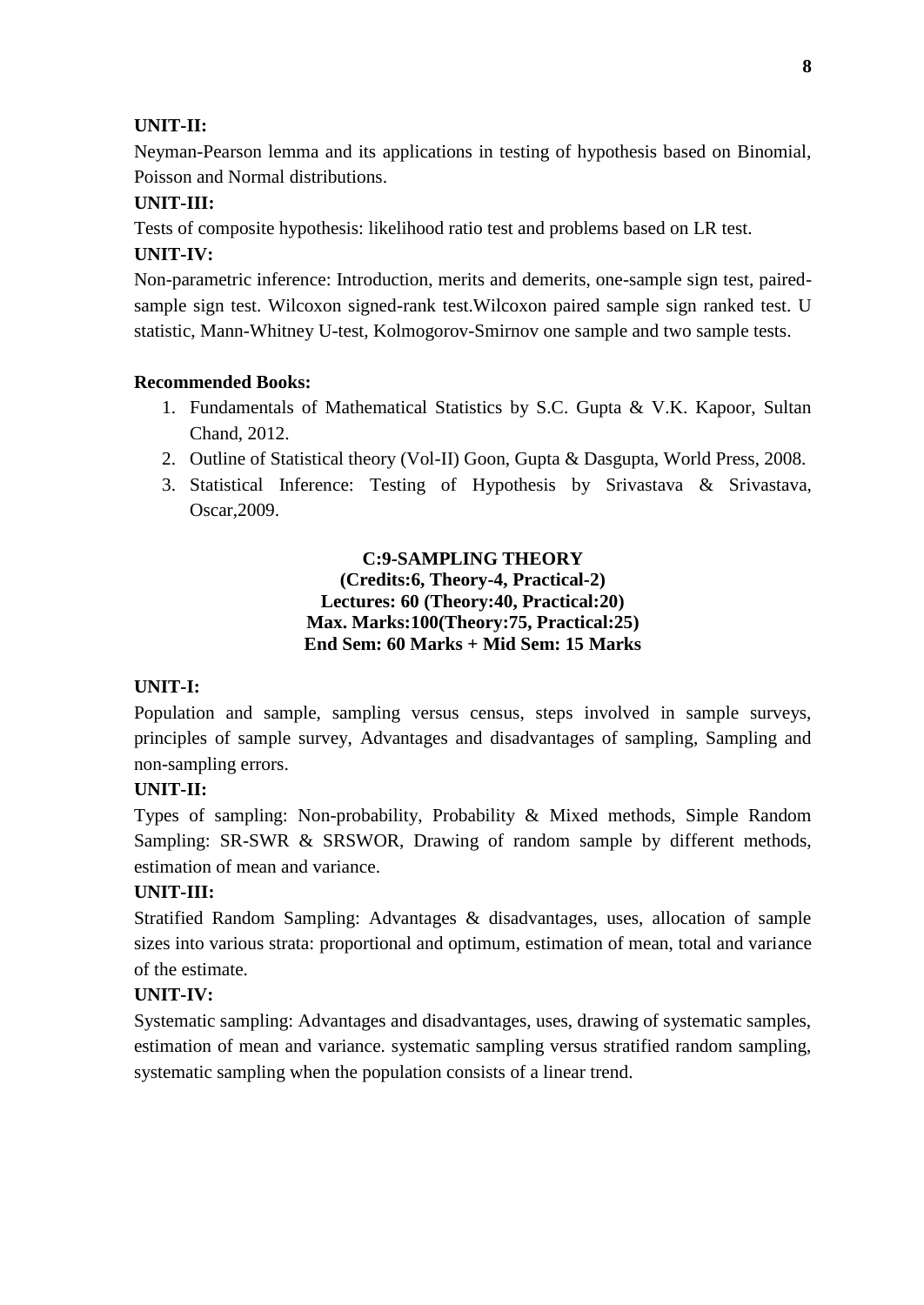#### **PRACTICAL**

1. Problems on SRS, Stratified R.S, systemic sampling.

#### **Recommended Books:**

- 1. Fundamentals of Applied Statistics-S.C. Gupta and V.K. Kapoor, Sultan Chand, 2013.
- 2. Sampling Techniques W.G. Cochran, Wiley & Sons, 2007.
- 3. Sampling Theory of Survey with Applications by P.V. Sukhatme, B.V. Sukhatme, S.Sukhatme and C.Asok, ISAS, New Delhi, 1984.

## **C:10-INDEX NUMBER & LINEAR PROGRAMMING** (Credits:6) Lectures: 60 Max. Marks:100(End Sem: 80 Marks + Mid Sem : 20 Marks)

#### **UNIT-I:**

Index numbers: Introduction, uses & types. Base year and current year, price relatives and quantity relatives. Problems involved in construction of index number. Unweighted and weighted index number, Laspayers, PaaschesDorbish-Browley,Fishers ideal index number.

# **UNIT-II:**

Criteria of good index number: Unit, Time Reversal, Factor Reversal & Circular tests, cost of living index number, its construction: Aggregate Expenditure & Family Budget method and uses, fixed base and chain base index numbers, base shifting, splicing and deflating.

# **UNIT-III:**

Procedure of solving LPP by graphical method, Definition of Feasible solution, basic feasible solution, Slack and surplus variables, simplex method Big M method.

# **UNIT-IV:**

Duality; Primal dual conversion, Dual-simplex method, advantages of duality, game theory concept, two person zero-sum game.

#### **Recommended Books:**

- 1. Operations Research by S.Kalavathy, Vikas, 2009.
- 2. Introduction to Operations Research by Prem Kumar Gupta, D.S. Hira and Aarti Kamboj, S.Chand and Company, 2012.
- 3. Operations Research by Anand Sharma, Himalayan Publishing House, 2014.
- 4. Operations Research by P.K Tripathy, Kalyani Publications, 1997.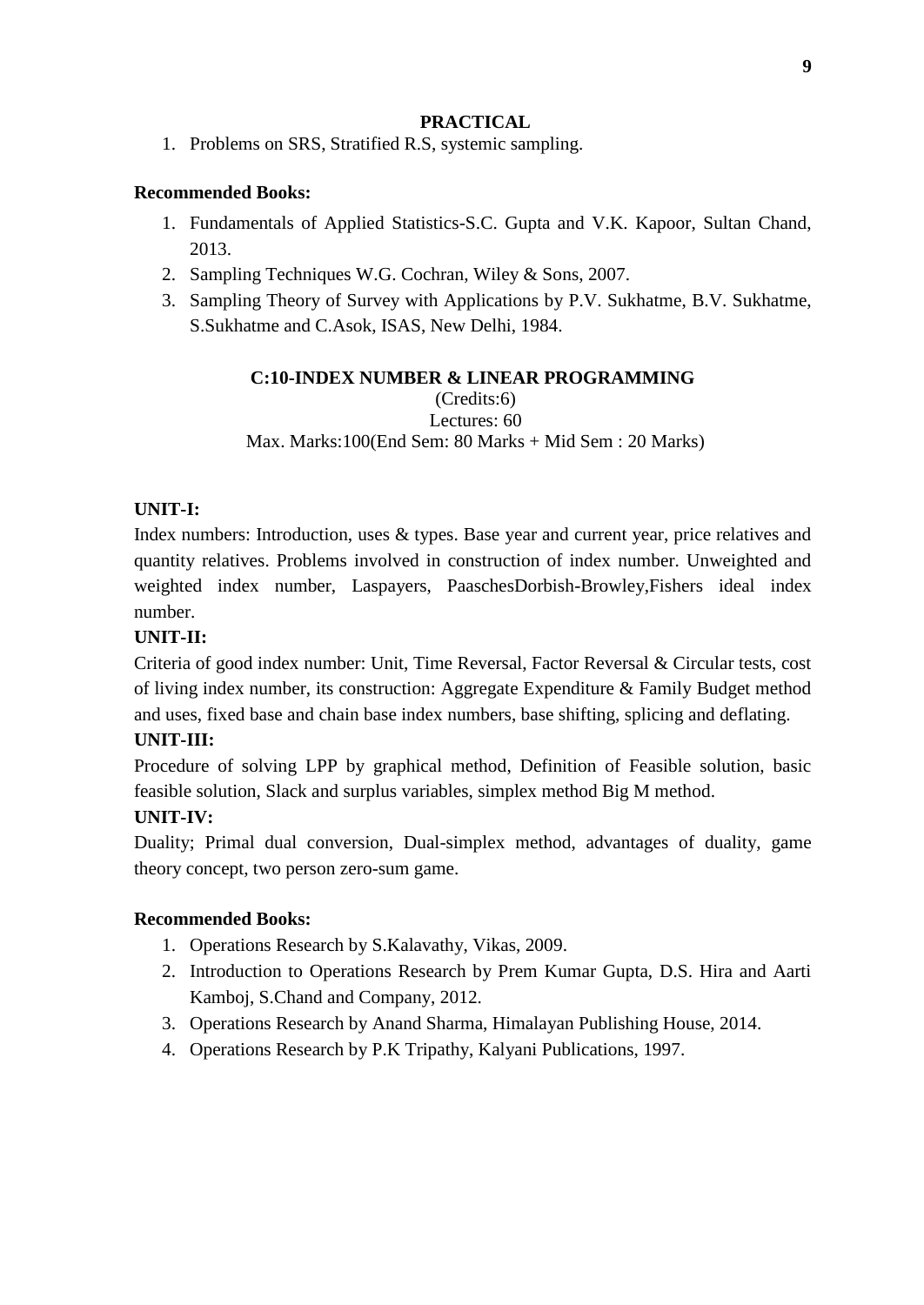## **SEMESTER-V**

## **C:11-STATISTICAL QUALITY CONTROL & OFFICIAL STATISTICS** (Credits:6) Lectures: 60 Max. Marks:100(End Sem: 80 Marks + Mid Sem : 20 Marks)

## **UNIT-I:**

Meaning and uses of Statistical Quality control(SQC), control chart variables, Process and product control, chance and assignable causes of variation, 3- sigma control limits, X R and *a* charts. Control chart for attributes, p-chart, d-chart, c-chart and their interpretations

## **UNIT-II:**

Natural tolerance limit and specification limit, acceptance sampling by attributes, AQL, LTPD, AOQL & ASN consumers risk and producers risk, O.C. curve. Idea about single and double sampling plans.

## **UNIT-III:**

Present official Statistical System in India. Methods of collection of official statistics, their reliability and limitations.

## **UNIT-IV:**

Central Statistical organization-CSO & NSSO: their functions and publications. State Statistical Organizations: functions and publications.

Idea about population statistics, Agricultural, Yield and Area statistics.

## **Recommended Books:**

- 1. Fundamentals of applied Statistics S.C. Gupta and V.K. Kapoor, Sultan Chand, 2013.
- 2. Fundamentals of Statistics (Vol-II)-Goon, Gupta and Dasgupta, World Press, 2007.
- 3. Indian Official Statistical System: M.R. Saluja, Publication Society, 2006.

# **C:12-VITAL STATISTICS**

(Credits:6)

Lectures: 60

# Max. Marks:100(End Sem: 80 Marks + Mid Sem : 20 Marks)

## **UNIT-I:**

Introduction to Vital Statistics, Different Vital events, rates and ratio of vital events. Vital Statistics in the study of population trend, Uses of Vital statistics. Measurement of mortality : Crude death rate, age-specific death rates, IMR, standardized death rate, Direct and indirect method of standardization and uses.

## **UNIT-II:**

Mortality table or Life table, its uses, columns of life table, assumptions, and construction of lifetable, Abridged life table (Reed Merell). Measurement of fertility: crude birth rate, general fertility rate, age-specific birth rate, total fertility rate, gross reproduction rate, net reproduction rate.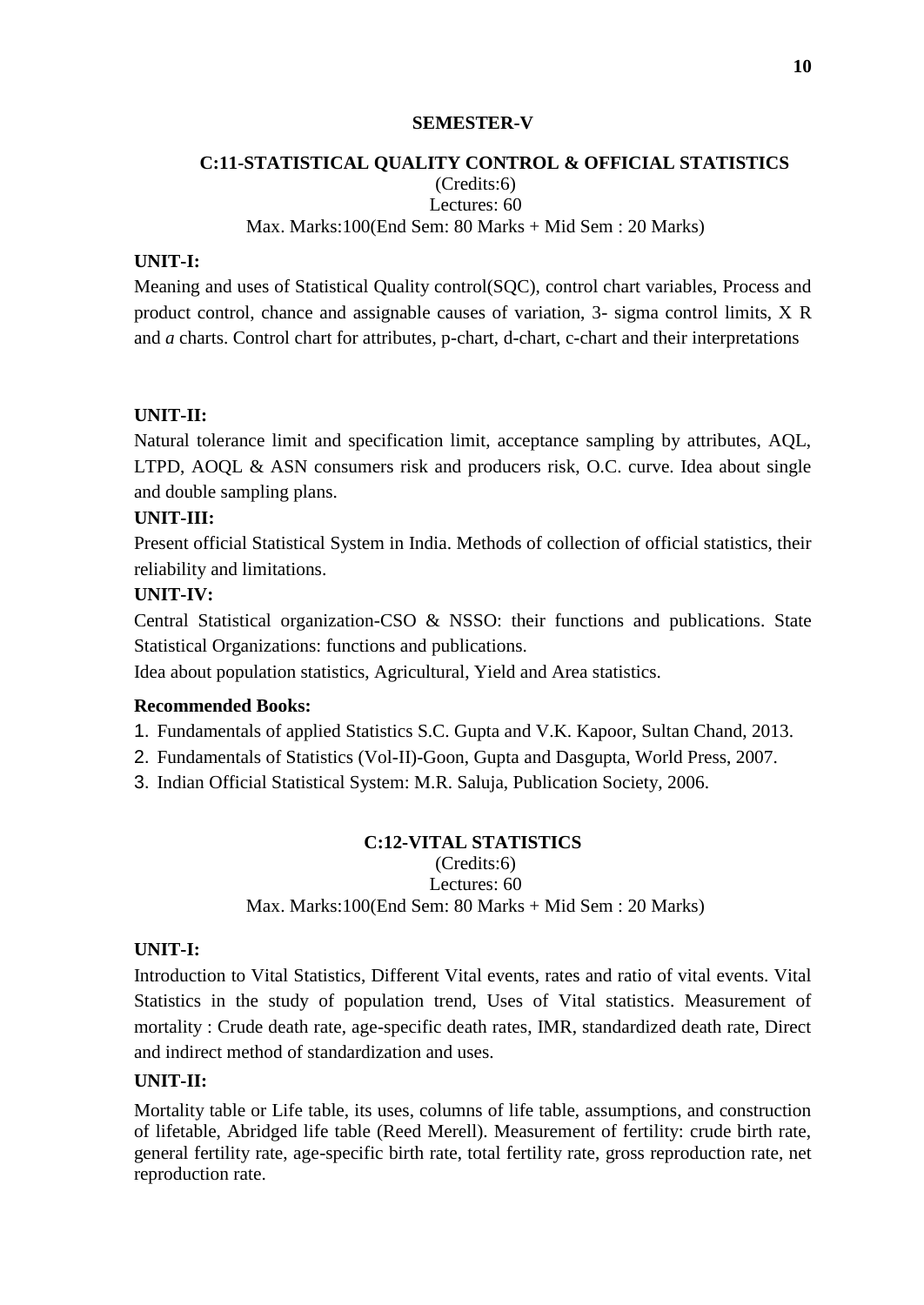# **UNIT-III:**

Population Census: Methods of census, salient features, its uses and problems, registration method, sample surveys, sources of demographic data.

# **UNIT-IV:**

Population Estimation and projection, need and uses, methods of population estimation & projection.

# **Recommended Books:**

- 1. Fundamentals of Applied Statistics, S.C. Gupta & V.K. Kapoor, Sultan Chand, 2012.
- 2. Indian Official Statistical System: M.R. Saluja, Publication Society, 2006.
- 3. Statistical System in India: Asthna & Srivastav, S. Chand, 2009.
- 4. Techniques of Demographic analysis, K.B. Pathak and F.Ram, Himalaya publication.

# **SEMESTER-VI**

# **C:13-DESIGN OF EXPERIMENTS (Credits:6, Theory-4, Practical-2) Lectures: 60 (Theory:40, Practical:20) Max. Marks:100(Theory:75, Practical:25) End Sem: 60 marks + Mid Sem: 15 Marks**

# **UNIT-I:**

Analysis of variance: one way and two way classified data, Design of Experiments: Introduction, Experimental units and errors, uniformity trial. Efficiency of design. Basic principles of a design. Randomization, Replication and local control.

# **UNIT-II:**

Completely Randomised Design, Layout and complete analysis of CRD. Advantages and uses. Randomized Block Design, Layout and complete analysis, Missing plot technique in RBD with analysis. Efficiency of RBD, with respect to CRD . Advantages and uses.

# **UNIT-III:**

Latin square Design, and its analysis Estimation of missing value in LSD and analysis. Comparison of efficiency with RBD and CRD.

# **UNIT-IV:**

Factorial Experiments: Introduction, advantages & disadvantages, main and interaction effects, Yates method of computing factorial effect totals. Analysis of  $2^2$ ,  $2^3$  and  $2^4$ factorial design.

# **PRACTICAL**

- 1. Analysis of CRD, RBD and LSD.
- 2. One Missing plot technique in RBD, LSD with analysis.
- 3. Analysis of 2 and 2 factorial experiments.
- 4. Confounding in 2 and 2 factorial experiment.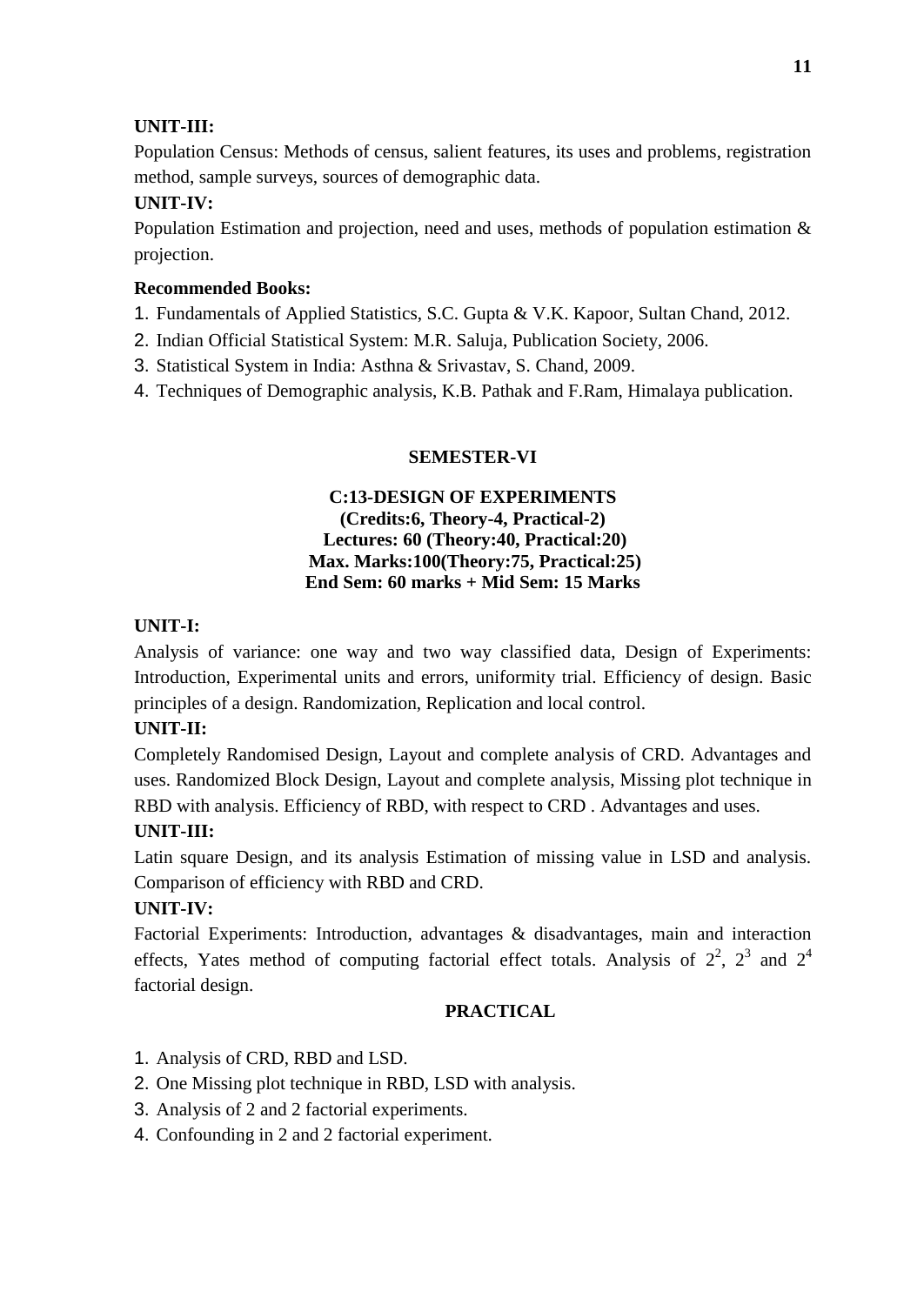## **Recommended Books:**

- 1. Fundamentals of applied Statistics S.C. Gupta and V.K. Kapoor, Sultan Chand, 2012.
- 2. Design and Analysis of Experiments by Das and Giri, Wiley Eastern, ND, 200.
- 3. Fundamentals of Statistics (Vol-II)-Goon, Gupta and Dasgupta, World Press, 2007.

# **C:14-STATISTICS FOR PUBLIC POLICY**

#### (Credits:6) Lectures: 60

# Max. Marks:100(End Sem: 80 Marks + Mid Sem : 20 Marks)

# **UNIT-I:**

Statistics in Psychology and Education: Scaling procedure. Reliability and validity of test scores. Intelligence test and Intelligence Quotient.

# **UNIT-II:**

Demand analysis: laws of demand and supply, price elasticity of demand and supply, partial and cross elasticity of demand.

# **UNIT-III:**

Estimating Elasticity: Types of data, required, Leontief and Pigue method, Engels law and Engels curve, Pareto law of income distribution.

# **UNIT-IV:**

Concept of national income and social accounting- measurement of national income, circular flow of income in two, three and far-factor economy, different forms of national income accounting.

# **Recommended Books:**

**1.** Macroeconomics: Theory and Policy, H.L. Ahuja, S. Chand Publications.

2. Fundamentals of Mathematical Statistics by S.C. Gupta & V.K. Kapoor, Sultan Chand, 2014.

# **DISCIPLINE SPECIFIC ELECTIVE (DSE)**

For the Discipline Specific Elective (DSE), a student has to choose any three papers (STAT-DSE-501, STAT-DSE-502, STAT-DSE-601) from the following six papers (two papers in Fifth semester and one paper in Sixth Semester) and a project work (STAT-DSE-602) in Sixth Semester.

- 1. Time Series Analysis.
- 2. Biostatistics.
- 3. Actuarial Statistics.
- 4. Basic Econometrics.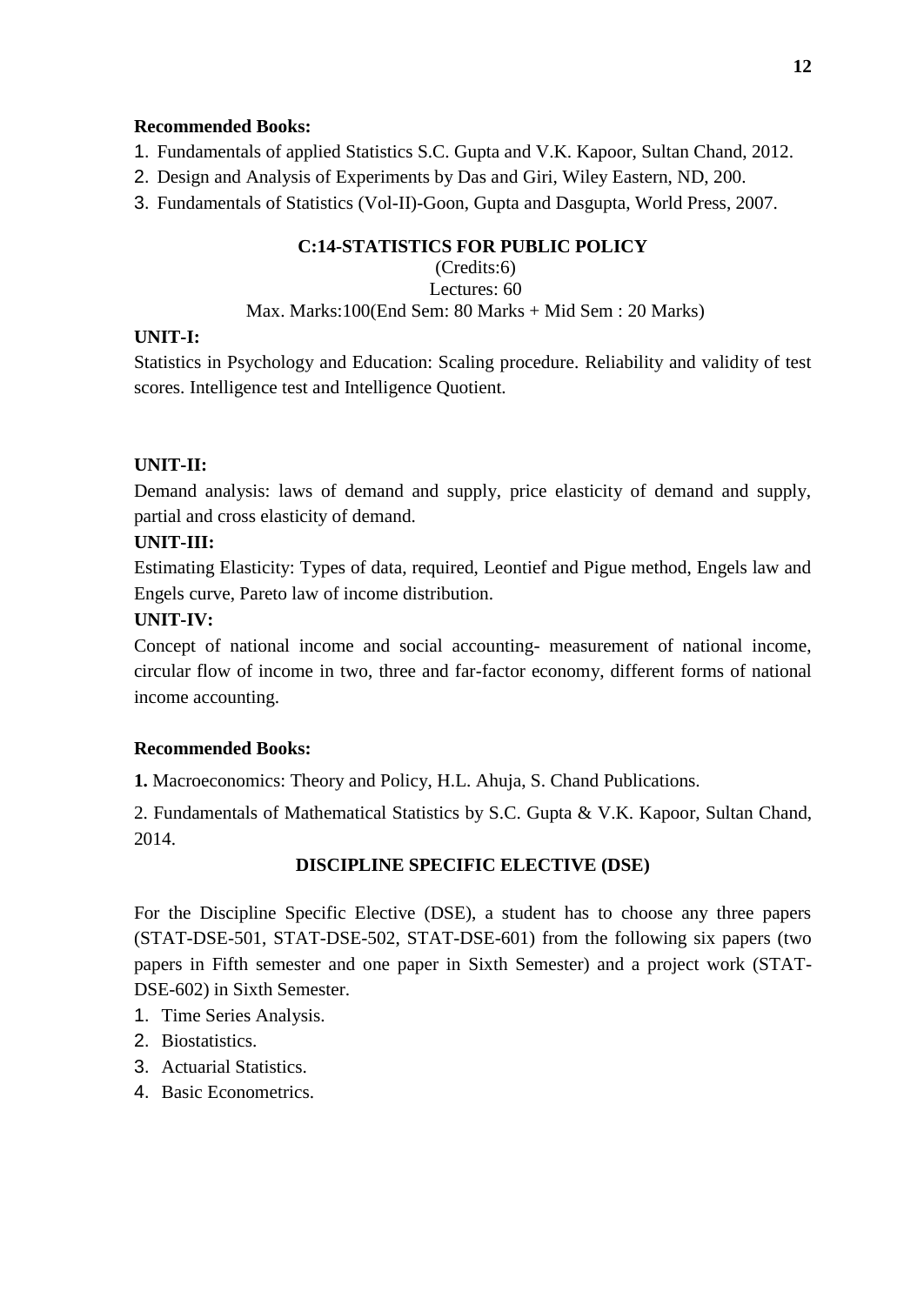### **SEMESTER-V**

## **1. TIME SERIES ANALYSIS**

## (Credits:6) Lectures: 60 Max. Marks:100(End Sem: 80 Marks + Mid Sem : 20 Marks)

### **UNIT-I:**

Time Series: Introduction to time series data and application in various fields, Components of time series, Methods of measuring secular trend: graphic, semi-average, Moving average method.

## **UNIT-II:**

Estimating trend by Iterated averages and Spencers 15-point and 21-point formula. Measurement of trend by least squares method: by fitting Polynomials of 1st & 2nd Degree, exponential, modified exponential, logistic, Gompertz curve.

## **UNIT-III:**

Measurement of seasonal fluctuations: Simple average, Ratio-to-trend, Ratio-to-moving average & Link relatives method.

## **UNIT-IV:**

Measurement of cyclic component: Harmonic analysis. Measurement of irregular variation (variate difference method), effect of moving averages on cyclical and random components of a time series.

#### **Recommended Books:**

1. Fundamentals of Applied Statisticsby S.C. Gupta & V.K. Kapoor, Sultan Chand, 2012.

2. Fundamentals of Statistics, Voll-II, Gun, Gupta & Dasgupta, World Press, 2007.

#### **2. BIO-STATISTICS**

(Credits:6) Lectures: 60 Max. Marks:100(End Sem: 80 Marks + Mid Sem : 20 Marks)

## **UNIT-I:**

Bioassay: The purpose and structure of biological assay. Types of biological assays, Direct assays, Ratio estimates, asymptotic distributions: Fellers theorem. Regression approach to estimating dose response. Logit and probit approach.

## **UNIT-II:**

Statistical Genetics: Basic terminology of genetics. Frequencies of genes and genotypes. Mendles law, Hardy-Weinberg equilibrium, mating frequencies estimation, allele frequency.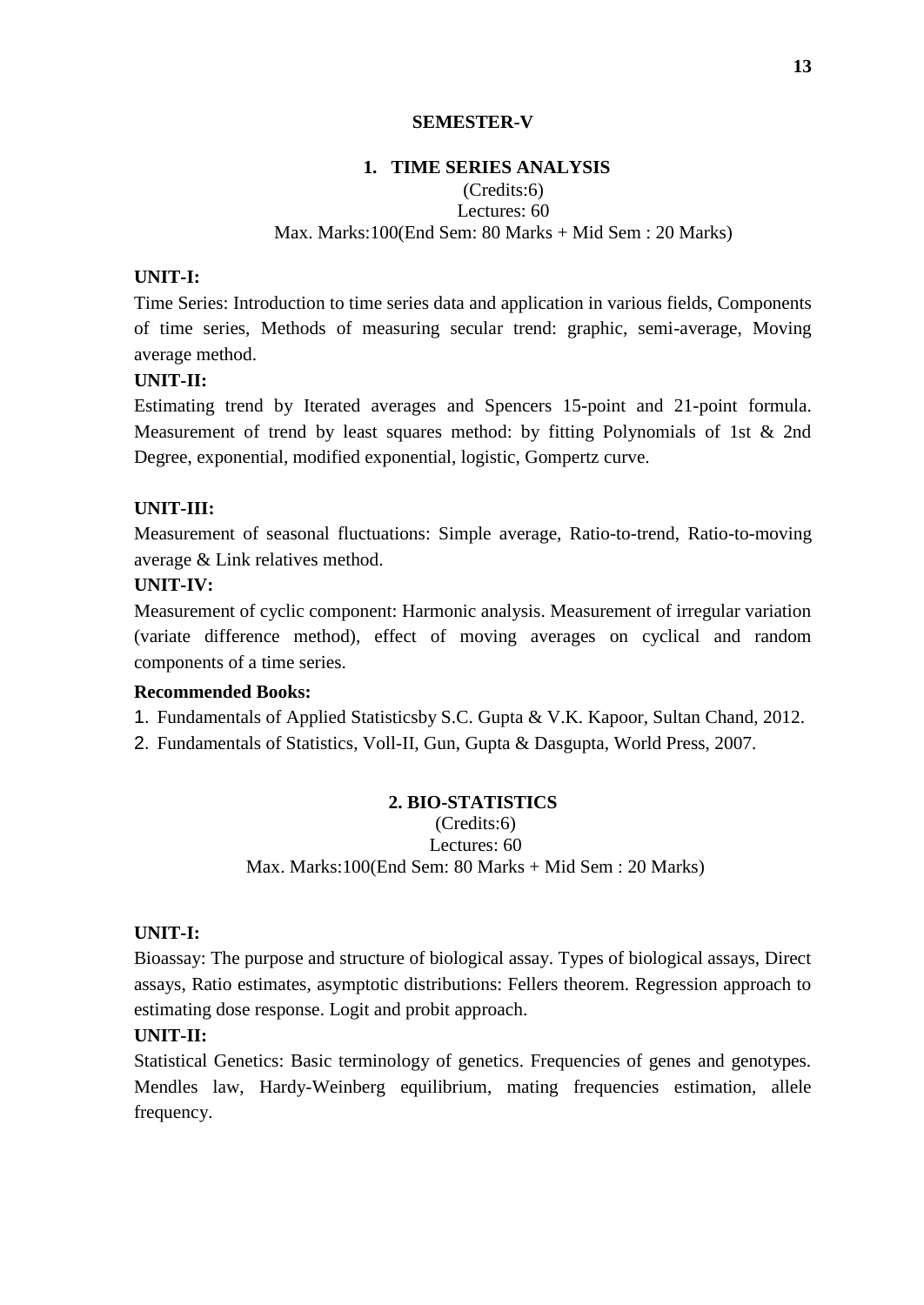# **UNIT-III:**

Reliability: Introduction, Hazard function, Bath tub failure rate. Exponential distribution as life model, its memory-less property.Reliability function and its estimation.System reliability-series and parallel.

# **UNIT-IV:**

Survival Analysis: Survival function and hazard rates. Types of censoring and likehood in these cases. Life time distributions-Exponential, Gamma, Weibull, Longnormal.

# **Recommended Books:**

- 1. Statistical Techniques in Bioassay ByZ.Govindarangilu, Karger Publishers & Panther publishers (2000).
- 2. A course in Mathematical and Statistical ecology-By Anil Gore and S.A. Paranjape Kulwer, Academic Publishers(2000).
- 3. Foundations of Epidemiology By Abraham, M. Lilienfeld Oxford University Press.
- 4. Reliability Engineering By L.S. Srinath, Affiliated East-West Press.

# **3. ACTUARIAL STATISTICS (Credits:6, Theory-4, Practical-2) Lectures: 60 (Theory:40, Practical:20) Max. Marks:100(Theory:75, Practical:25) End Sem: 60 Marks+ Mid Sem: 15 Marks**

# **UNIT-I:**

Utility theory, insurance and utility theory, models for individual claims and their sums, survival function, curate future life time, force of mortality.

# **UNIT-II:**

Life table and its relation with survival function examples, assumptions of fractional ages, some analytical laws of mortality. Multiple life functions, joint life and last survivor status, insurance and annuity benefits, evaluation for special mortality laws.

# **UNIT-III:**

Elements of compound interest, life annuities; single payment, continuous life annuities, discrete life annuities.

# **UNIT-IV:**

Net premiums: continuous and discrete premiums, true monthly payment premiums, apportionate premiums, commutation functions and accumulation type benefits.

# **PRACTICAL**

- 1. Computation of values of utility function.
- 2. Computation of various components of life table.
- 3. Construction of multiple discernment table.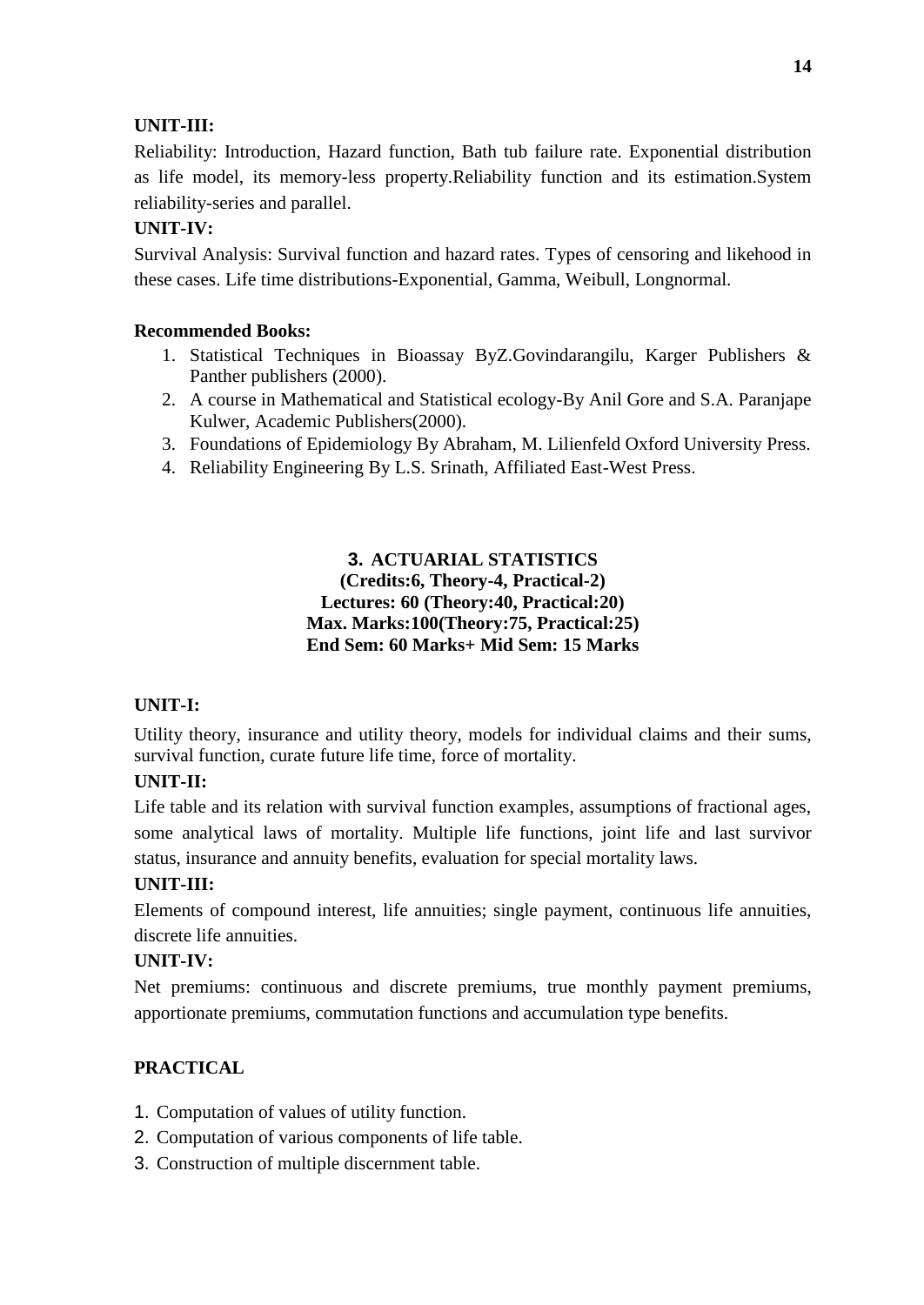- 4. Determination of distribution function, survival function and force of mortality.
- 5. Computation of discrete and continuous net premiums.

## **Recommended Books:**

1. Analysis of mortality and other Actuarial Statistics By Benjamin, B. and Pollard, J.H. (1980).

2. Actuarial Mathematics By N.L. Bowers, H.U. Gerber, J.C. Hickman, D.A. Jones and C.J. Nesbitt, Society of Actuaries, Ithaca Illious, USA (1986).

## **4. BASIC ECONOMETRICS**

**(Credits:6, Theory-4, Practical-2) Lectures: 60 (Theory:40, Practical:20) Max. Marks:100(Theory:75, Practical:25) End Sem: 60 Marks + Mid Sem: 15 Marks**

## **UNIT-I:**

What is Econometrics? Methodology of econometrics, statement of theory or hypothesis, specification of the mathematical and econometric models of consumption, estimation of the econometric model, hypothesis testing, forecasting or prediction, use of the model for control or policy purpose.

## **UNIT-II:**

The modern interpretation of the term regression, Statistical Vs deterministic relationships, regression Vs causation and correlation, nature and sources of data for econometric analysis, accuracy of data.

# **UNIT-III:**

Two-variable regression analysis: Some basic ideas, a hypothetical example concept of population regression function (PRF), meaning of the term linear, linearity in the variable and parameters, stochastic specification of PRF, significance of the stochastic disturbance, sample regression function.

## **UNIT-IV:**

Two-variable regression model: Problem of estimation method of ordinary least squares. Classical linear regression model: Assumptions, how realistic are these assumptions, precision or standard errors of least-squares estimates: Proportion of least-squares estimators: Gauss-Markov theorem, Coefficient of determination  $r^1$ : A measure of gardness of fit.

## **PRACTICAL**

- 1. Estimation of the econometric model.
- 2. Computation of sample regression function.
- 3. Computation of coefficient of determination r2, its interpretation.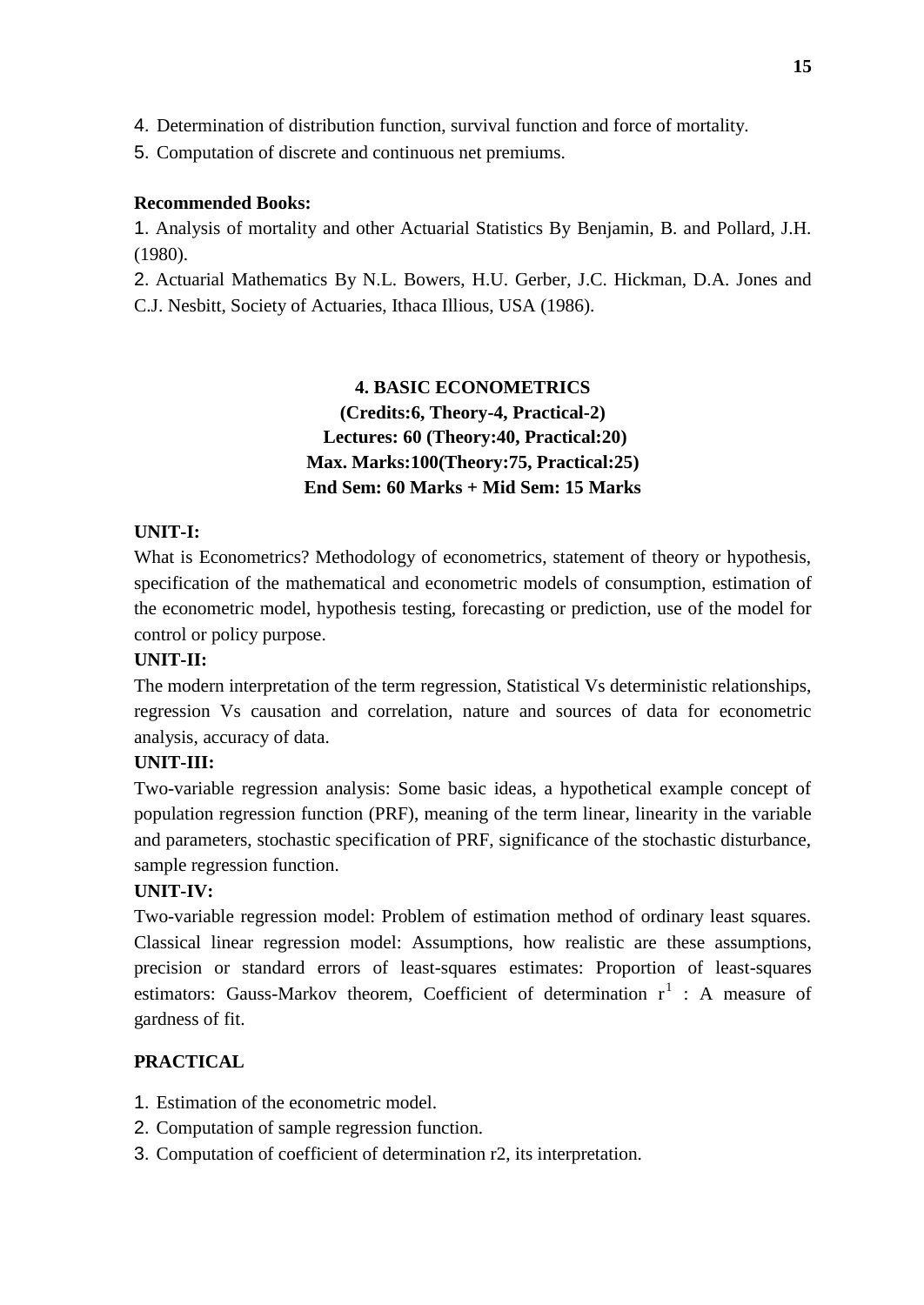#### **Recommended Books:**

- 1. Basic Econometrics By Damodar N. Gujurati, Indian Edition.
- 2. Econometric Methods By J. Johnston, McGraw Hills International Book company.

## **SEMESTER-VI**

## **PROJECT EXTERNAL ASSESSMANT** (Credits:6) Max. Marks : 100

The project work shall be spread over the whole semester. A project may be undertaken by the students with the consultation of the faculties. However, the project report shall be submitted by each member of the group separately for evaluation. A project report shall clearly state the problem addressed, the methodology adopted, the assumptions and the hypotheses formulated, any previous reference to the study undertaken, statistical analyses performed and the broad conclusion drawn.

## **INTERNAL ASSESSMANT**

The candidate is required to present the synopsis of his/her project work before the teachers of the department.

# **SEMESTER-I**

## **GE-1: STATISTICAL METHODS-I (Credits:6, Theory-4, Practical-2) Lectures: 60 (Theory:40, Practical:20) Max. Marks:100(Theory:75, Practical:25) End Sem: 60 Marks + Mid Sem: 15 Marks**

## **UNIT-I:**

Ideas about types of data, collection, classification and tabulation of data. Frequency distributions: graphic and diagrammatic representation of data.

#### **UNIT-II:**

Measures of central tendency: arithmetic mean, geometric mean & harmonic mean their properties & applications. Median & mode & other partition values: quartiles, deciles, percentiles and graphic presentation.

Measures of dispersion: range, quartile deviation, mean deviation, standard deviation & variance, coefficient of variation. Moments, skewness and kurtosis.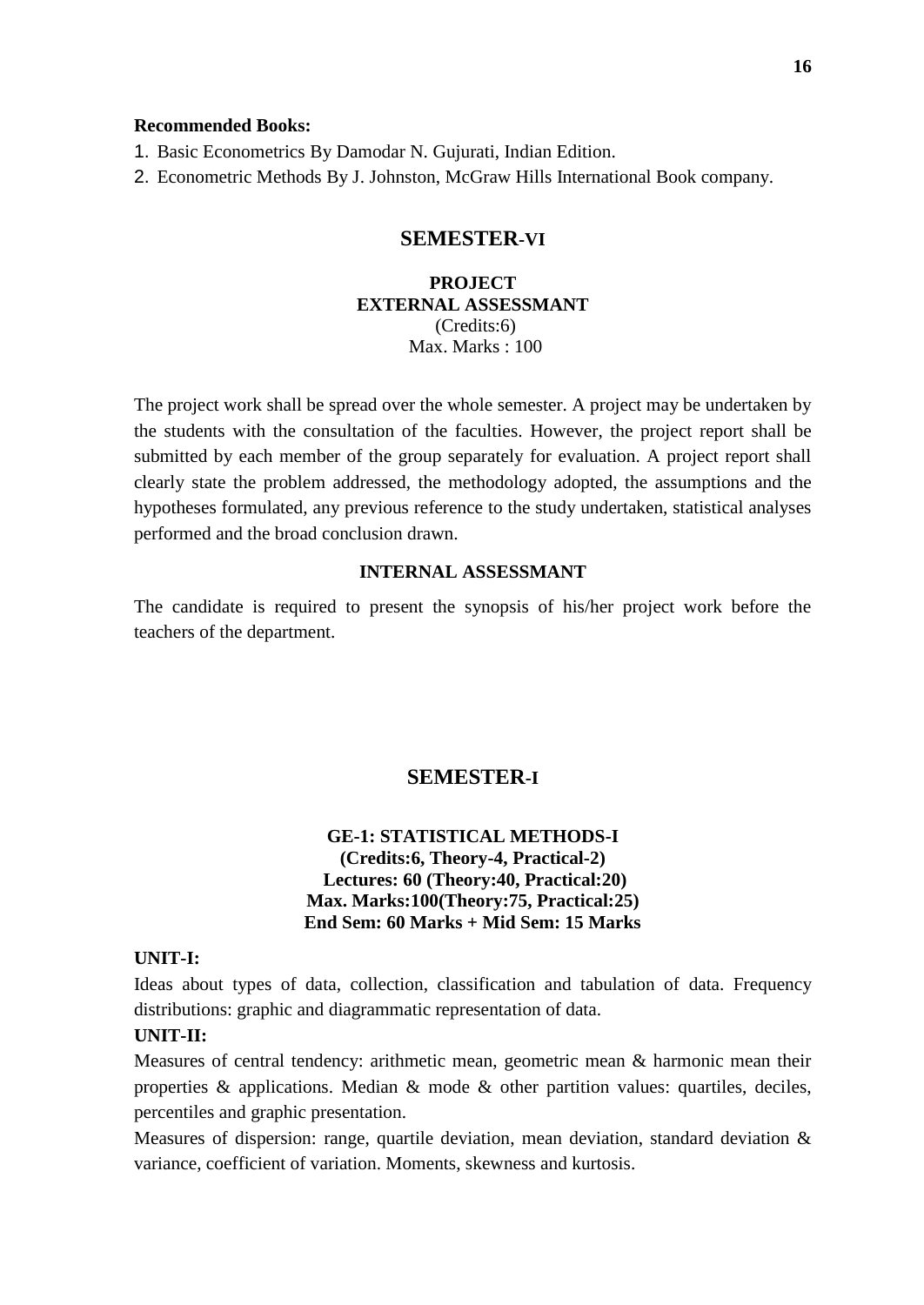# **UNIT-III:**

Bivariate data: scatter diagram, curve fitting by method of least squares(straight line and second degree), product moment correlation coefficient and its properties, coefficient of rank correlation.

# **UNIT-IV:**

Concept of regression, fitting of regression lines, regression coefficients, their properties, angle between two regression lines.

## **PRACTICAL**

- 1. Computation of different measures of central tendency & dispersion.
- 3. Curve fitting by least squares method.
- 4. Computation of correlation Coefficient.
- 5. Computation of rank correlation.
- 6. Fitting of Regression lines.

#### **Recommended Books:**

1. Fundamentals of Statistics by S.C Gupta, Himalayan Publishing House, 2014.

2. Fundamentals of Mathematical Statistics by S.C. Gupta & V.K. Kapoor, Sultan Chand, 2013.

## **SEMESTER-II**

## **GE-2: APPLIED STATISTICS (Credits:6, Theory-4, Practical-2) Lectures: 60 (Theory:40, Practical:20) Max. Marks:100(Theory:75, Practical:25) End Sem: 60 Marks + Mid Sem: 15 Marks**

### **UNIT-I:**

Random experiment : trials, sample point and samples space, event, operations of events, concept of mutually exclusive and exhaustive events.

Definition of Probability: Classical, relative frequency and axiomatic approach; discrete and continuous probability space, addition law of probability, Multiplication law of probability.

## **UNIT-II:**

Time Series: Introduction to time series data and application in various fields, Components of time series, Methods of measuring secular trend: graphic, semi-average, Moving average method.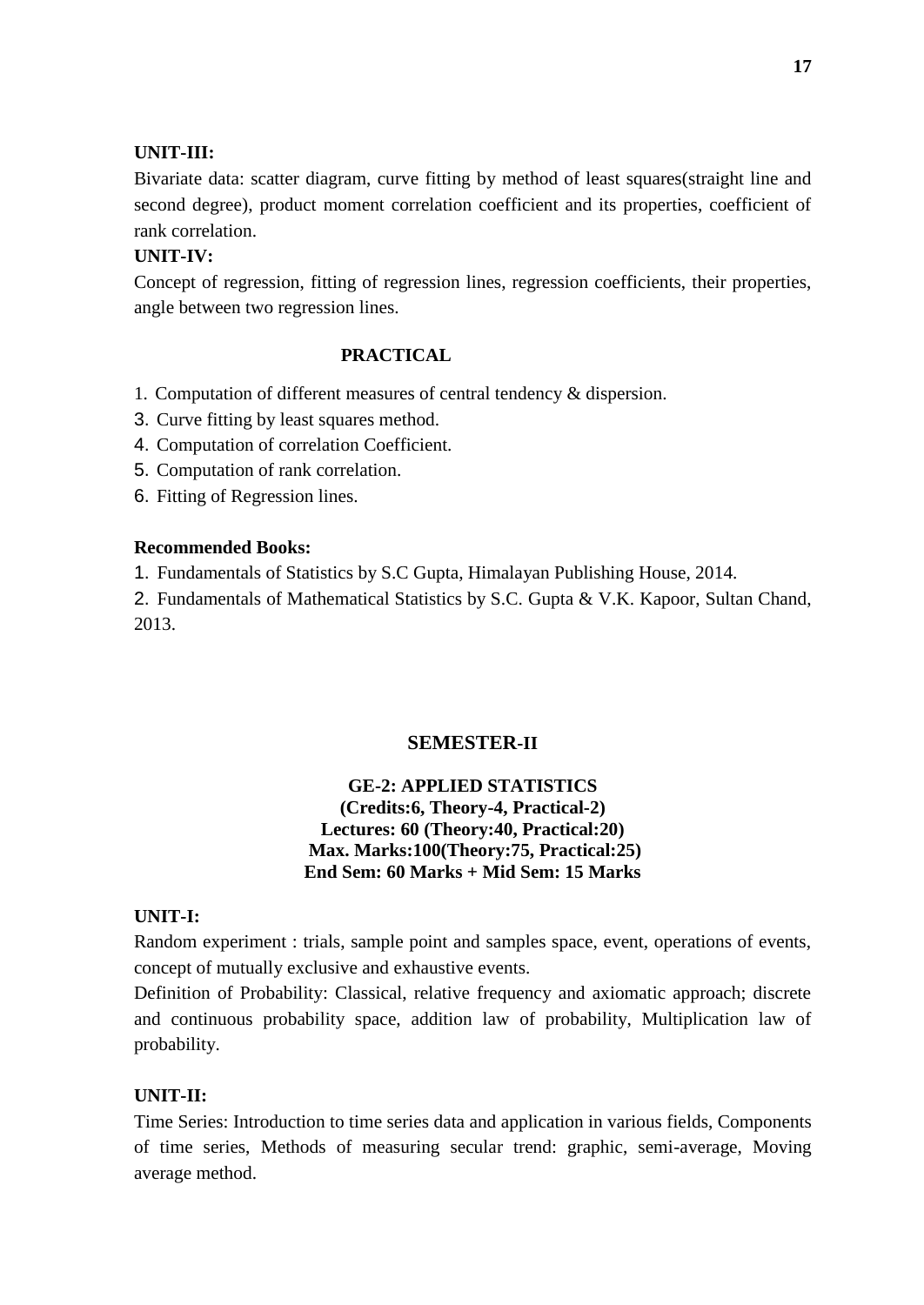# **UNIT-III:**

Estimating trend by Iterated averages. Measurement of trend by least squares method: by fitting Polynomials of 1st & 2nd Degree, exponential, modified exponential, logistic, Gompertz curve.

# **UNIT-IV:**

Index numbers: Introduction, uses & types. Base year and current year, price relatives and quantity relatives . Problems involved in construction of index number. Unweighted and weighted index number, Laspayers, Paasches Dorbish-Browley, Fishers ideal index number. Criteria of good index number: Unit, Time Reversal, Factor Reversal & Circular tests, cost of living index number, its construction.

## **PRACTICAL**

- 1. Fitting of Binomial & Poisson distribution.
- 2. Determination of area under Normal Probability curve.

## **Recommended Books:**

- 1. Fundamentals of Applied Statistics by S.C. Gupta & V.K. Kapoor, Sultan Chand, 2012.
- 2. Fundamentals of Statistics by S.C Gupta, Himalayan Publishing House, 2014.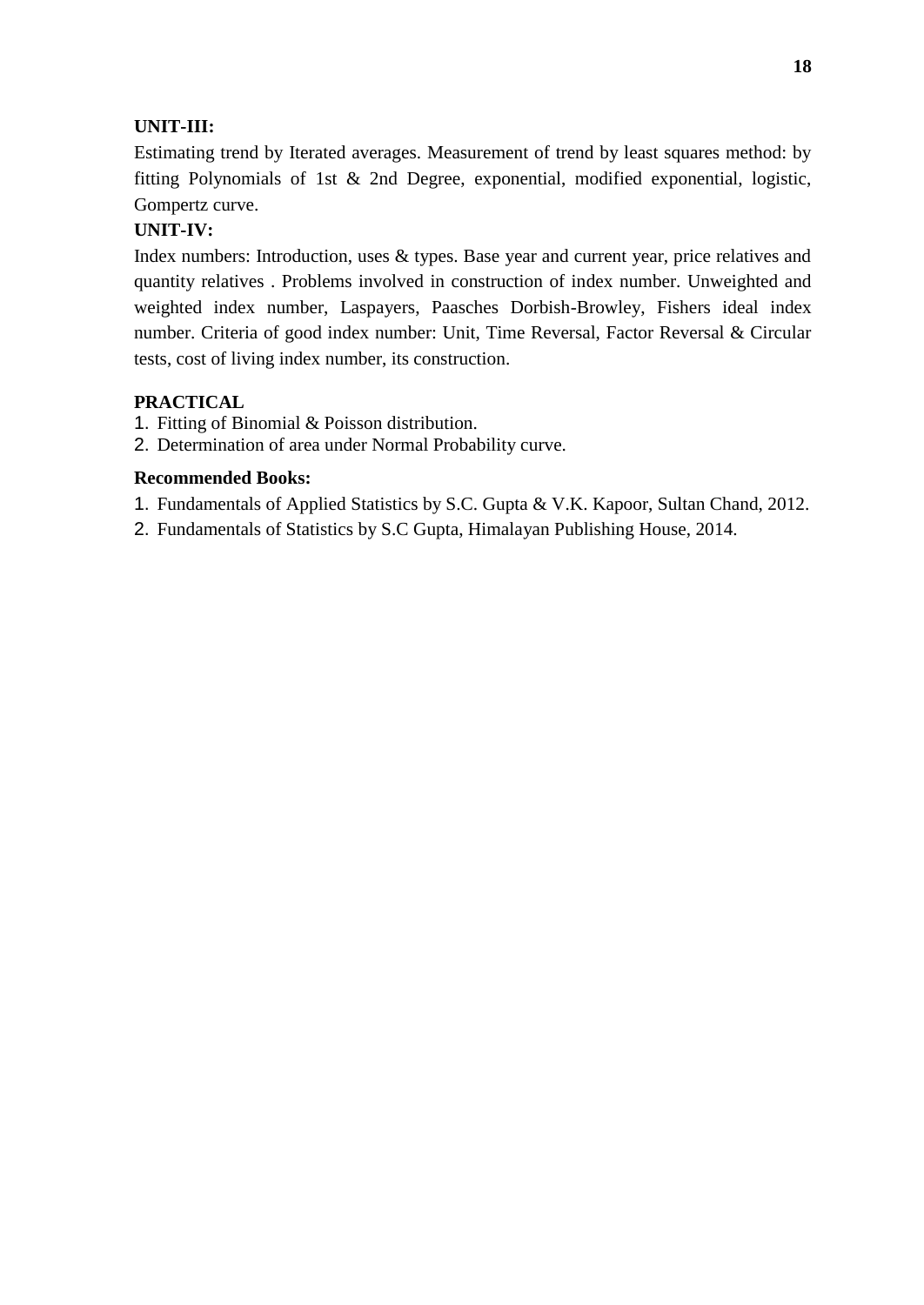# **U.G STATISTICS COURSE (REGULAR)**

# **Structure under CHOICE BASED CREDIT SYSTEM**

# **FOR SESSION 2016-2019**



# **BERHAMPUR UNIVERSITY**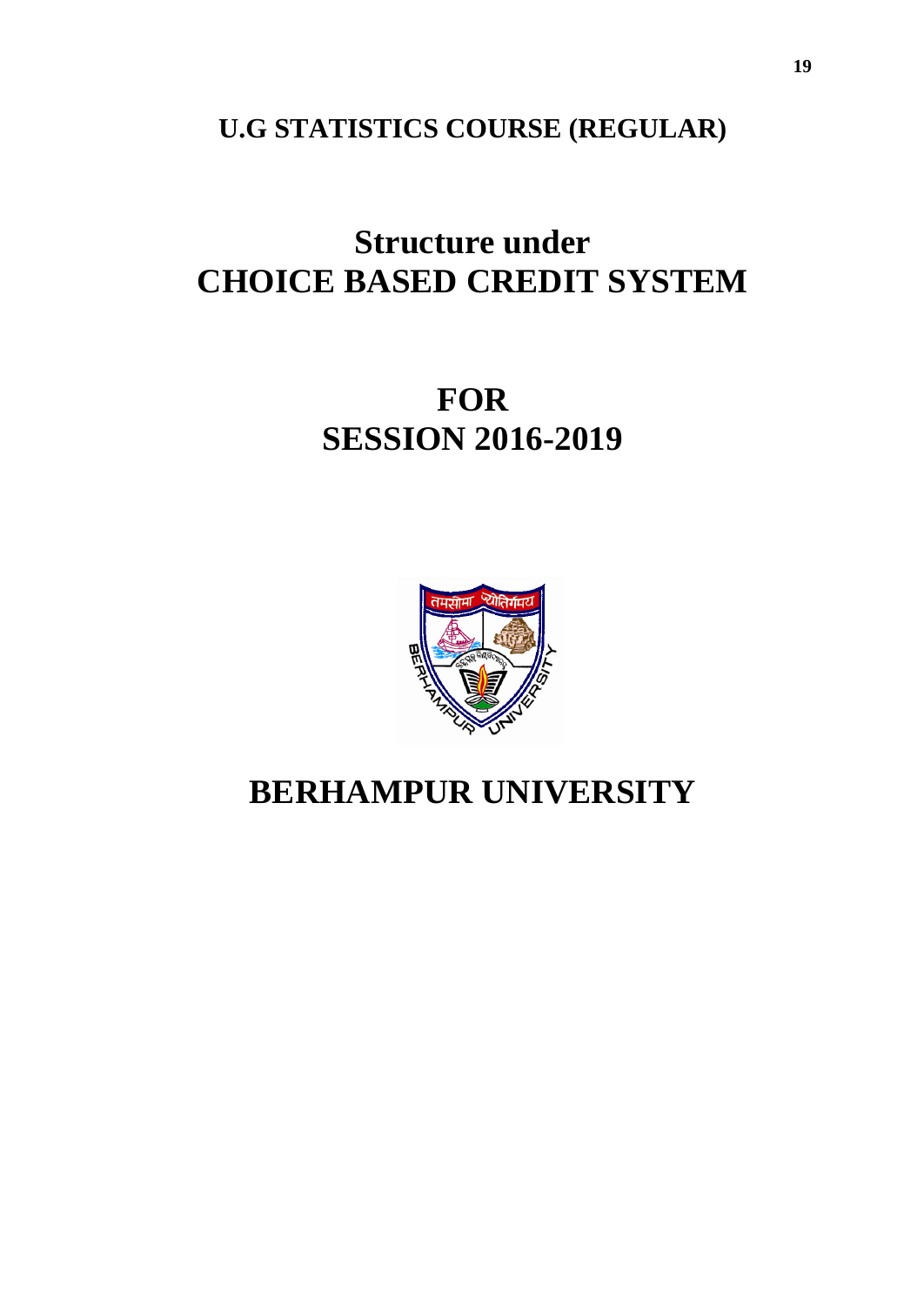#### **SEMESTER-I**

#### **DSC-ST-A: STATISTICAL METHODS-I**

(Credits: 6, Theory: 4, Practical: 2) Max. Marks: 100 (Theory: 75, Practical: 25) End Sem: 60 Marks + Mid Sem: 15 Marks

#### **UNIT-I**

Ideas about types of data, collection and classification of data, tabulation of data. Frequency distributions: graphic and diagrammatic representation of data.

#### **UNIT-II**

Analysis of Quantitative Data: Concepts of central tendency, dispersion and relative dispersion; moments, skewness and kurtosis and their measures including those based on quartiles and moments.

#### **UNIT-III**

Bivariate Data: Scatter diagram, curve fitting by the method of least squares (linear and quadratic), fitting of curves reducible to polynomials by log and inverse transformation.

#### **UNIT-IV**

Correlation Coefficient: Product moment correlation coefficient and its properties, coefficient of determination, correlation ratio, rank correlation.

#### **UNIT-V**

Regression Analysis: Concept of regression, fitting of regression lines, regression coefficients and their properties.

#### **BOOKS RECOMMENDED:**

- 1. Fundamentals of Statistics by S.C Gupta, Himalayan Publishing House, 2014.
- 2. Fundamentals of Mathematical Statistics by S.C. Gupta & V.K. Kapoor, Sultan Chand, 2013.
- 3. Statistical Methods by P.N. Arora, S. Arora & S. Arora, S. Chand, 2014.

#### **PRACTICAL: DSC-ST-A**

- 1. Computation of mean, median, mode, geometric mean and harmonic mean.
- 2. Measures of dispersion, moments, skewness & Kurtosis.
- 3. Fitting of curves by least-squares method.
- 4. Computation of correlation coefficient, rank correlation coefficient.
- 5. Fitting of regression lines.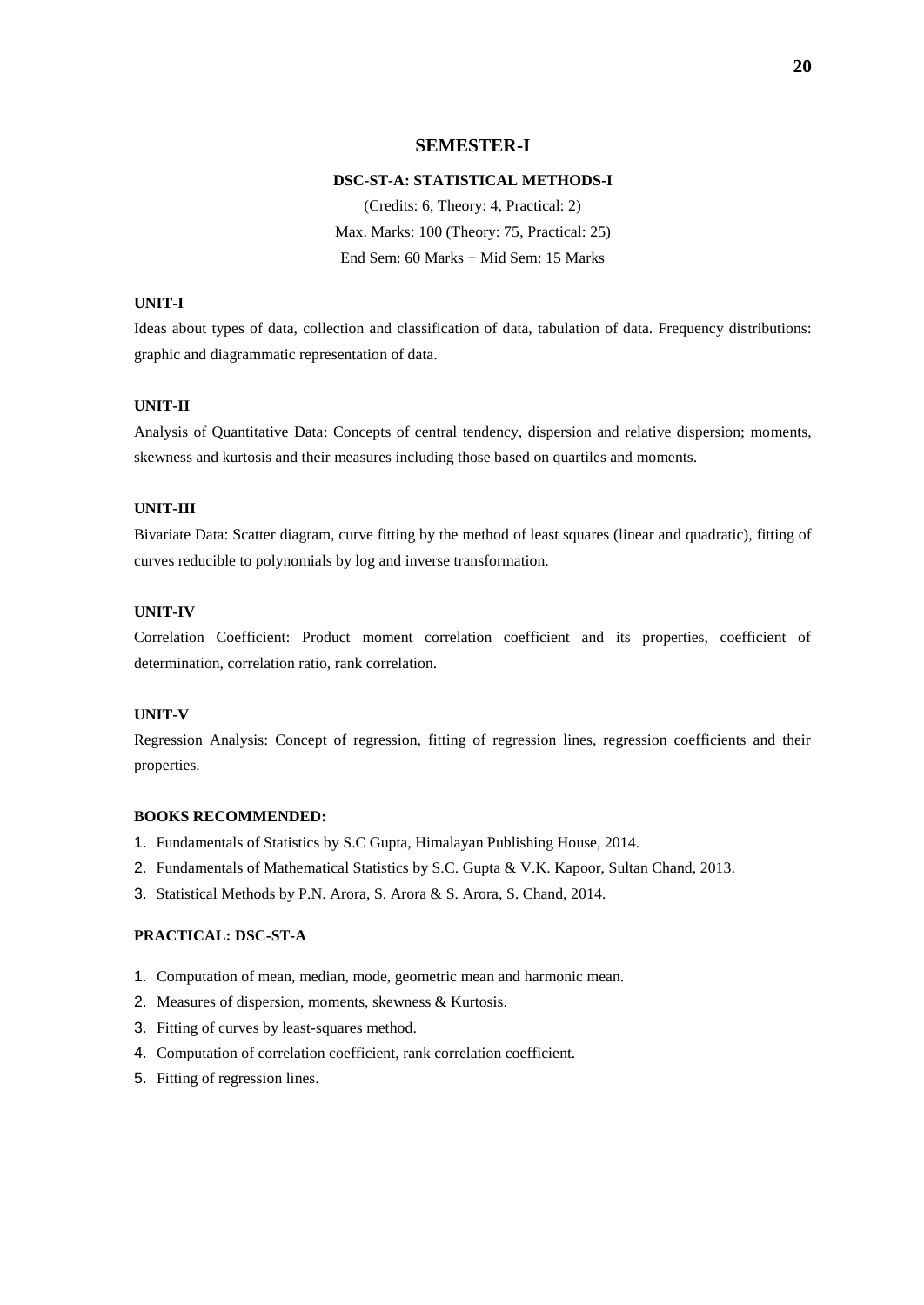# **SEMESTER-II**

#### **DSC-ST-B: PROBABILITY AND PROBABILITY DISTRIBUTIONS**

(Credits: 6, Theory: 4, Practical: 2) Max. Marks: 100 (Theory: 75, Practical: 25) End Sem: 60 Marks + Mid Sem: 15 Marks

#### **UNIT-I**

Random experiment: trials, sample point and samples space, events, operations of events, concepts of mutually exclusive and exhaustive events. Definition of Probability : Classical, relative frequency and axiomatic approach; discrete and continuous probability space, addition law of probability.

#### **UNIT-II**

Multiplication laws of probability, conditional probability and independence of events, Bayes theorem and its applications.

#### **UNIT-III**

Random variables; probability mass function, probability density function; distribution function, joint, marginal and conditional distributions.

#### **UNIT-IV**

Mathematical Expectation of a random variable and its properties, moment generating function, cumulant generating function and probability generating function.

#### **UNIT-V**

Discrete probability distributions: Uniform, Bernoulli, Binomial, Poisson. Continuous probability distributions: continuous uniform, Normal and Gamma.

#### **PRACTICAL: DSC-ST-B**

- 1. Fitting of binomial distribution.
- 2. Fitting of poisson distribution.
- 3. Computation of areas under normal probability curve.

- 1. Fundamentals of Mathematical Statistics by S.C. Gupta & V.K. Kapoor, Sultan Chand, 2013.
- 2. Probability and Statistics by Purna Chandra Biswal, PHI EEE, 2007.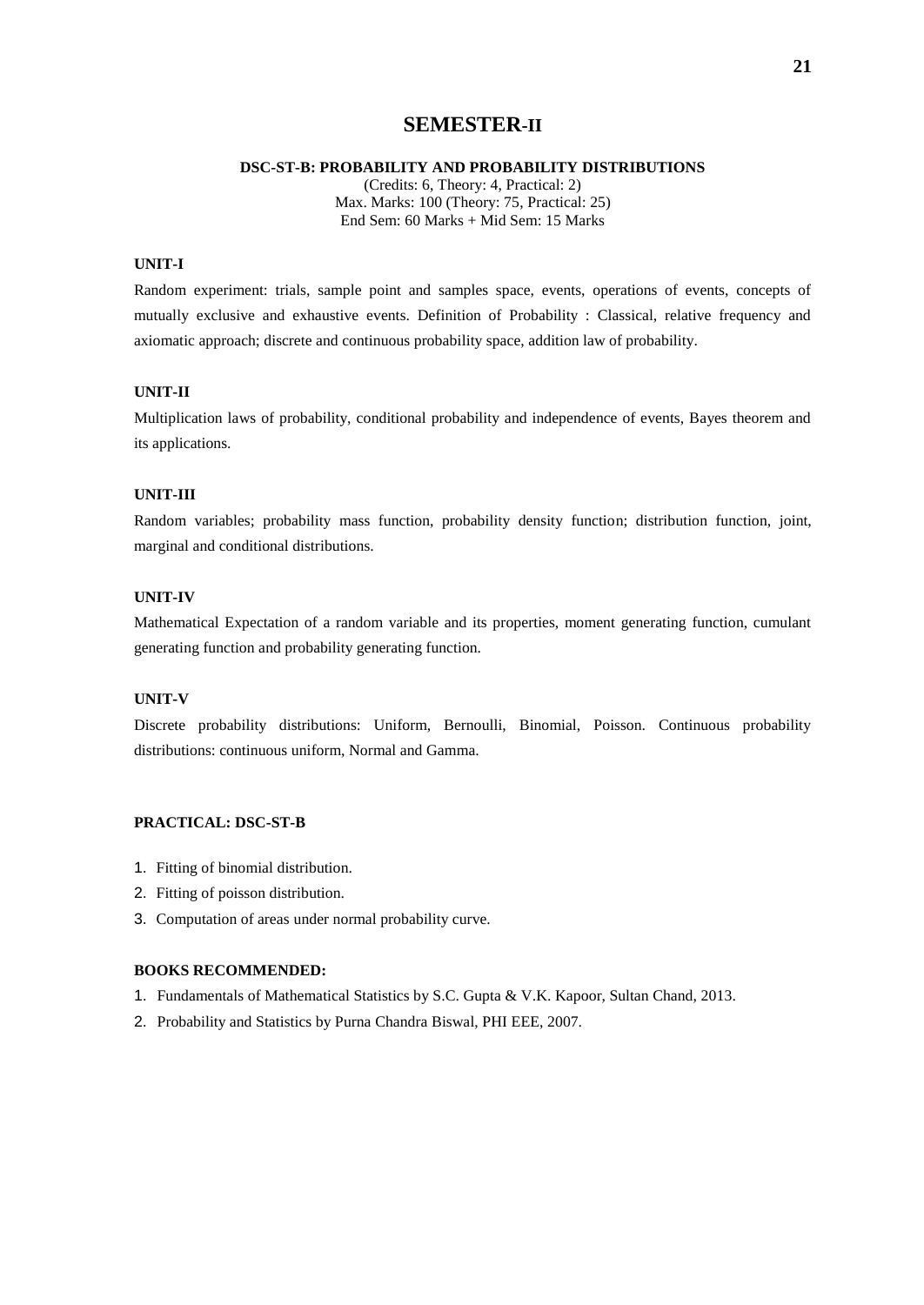#### **SEMESTER-III**

#### **DSC-ST-C: STATISTICAL METHODS-II & SAMPLING**

(Credits: 6, Theory: 4, Practical: 2) Max. Marks: 100 (Theory: 75, Practical: 25) End Sem : 60 Marks + Mid Sem: 15 Marks

#### **UNIT-I**

Concept of population, sample, parameter, statistic and sampling distribution; standard error Tests of significance based on large samples (Z-test).

#### **UNIT-II**

Concepts of x, t and F distributions and tests of significance based on *x,* t and F distributions.

**UNIT-III** Analysis of categorical Data: Consistency of categorical data, independence and association of attributes.

#### **UNIT-IV**

Population and sample, sampling versus census, steps involved in sample surveys, principles of sample survey, random sampling versus non-random sampling, sampling and non-sampling errors.

#### **UNIT-V**

Simple Random Sampling: Drawing of random sample by different methods, SRSWR & SRSWOR, estimation of mean and variance. Stratified Random Sampling: Advantages & disadvantages, uses, estimation of mean and Variance only.

#### **PRACTICAL: DSC-ST-C**

- 1. Tests of significance based on large samples (Z-test).
- 2. Tests based on *x,* t and F distributions.
- 3. Associations of attributes.
- 4. Estimation of mean and variance in SRS and stratified sampling.

- 1. Fundamentals of Mathematical Statistics by S.C. Gupta & V.K. Kapoor, Sultan Chand, 2013.
- 2. Statistical methods by S.P. Gupta, Himalayan Publication, Mumbai, 2013.
- 3. Fundamentals of Applied Statistics by S.C. Gupta and V.K. Kapoor.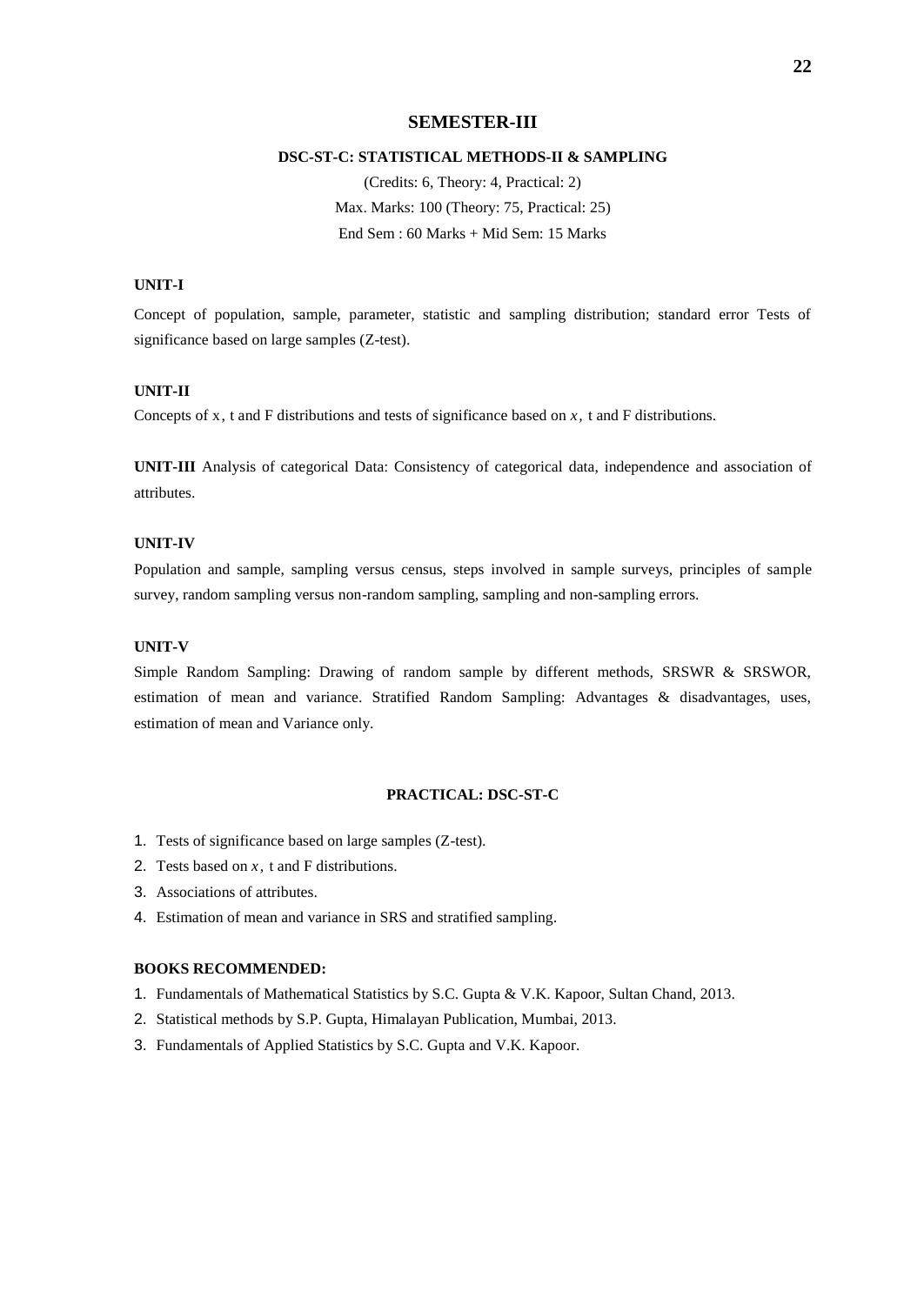#### **SEMESTER-IV**

# **DSC-ST-D:DESIGN AND ANALYSIS OF EXPERIMENT, OPERATIONS RESEARCH**

(Credits: 6, Theory: 4, Practical: 2) Max. Marks: 100 (Theory: 75, Practical: 25) End Sem: 60 Marks + Mid Sem: 15 Marks

#### **UNIT-I**

Analysis of Variance: Introduction, one-way & two-way classifications (with one observation per cell) with fixed effect model and their analysis.

#### **UNIT-II**

Basic principles of experimental design: replication, randomization and local control Completely Randomized Design, Randomized Block Design.

#### **UNIT-III**

Introduction, definition, scope of Operations Research, Linear programming problems formulation, procedure of solving LPP by graphical method.

#### **UNIT-IV**

Definition of feasible solution, basic feasible solution, slack, surplus & artificial variables, simplex method, its algorithm & solution.

#### **UNIT-V**

Scheduling by PERT and CPM: Phases of project management, Difference between PERT and CPM, network construction, Computation of different times: EST, LST, Slack and Float time, Critical path.

#### **PRACTICAL: DSC-ST-D**

1. Analysis of variance in case of one-way and two-way(one observation per cell) classified data.

- 2. Completely randomized design, randomized block design, estimation of one missing value in RBD.
- 3. Solution of LPP by graphical method  $&$  simplex method.

4. Computation of trend values by graphic, semi-averages moving averages and least-squares method.

#### **BOOKS RECOMMENDED:**

1. Fundamentals of Applied Statistics by S.C. Gupta & V.K. Kapoor, Sultan Chand.

2. Operations Research by R.K. Gupta, Krishna Prakashan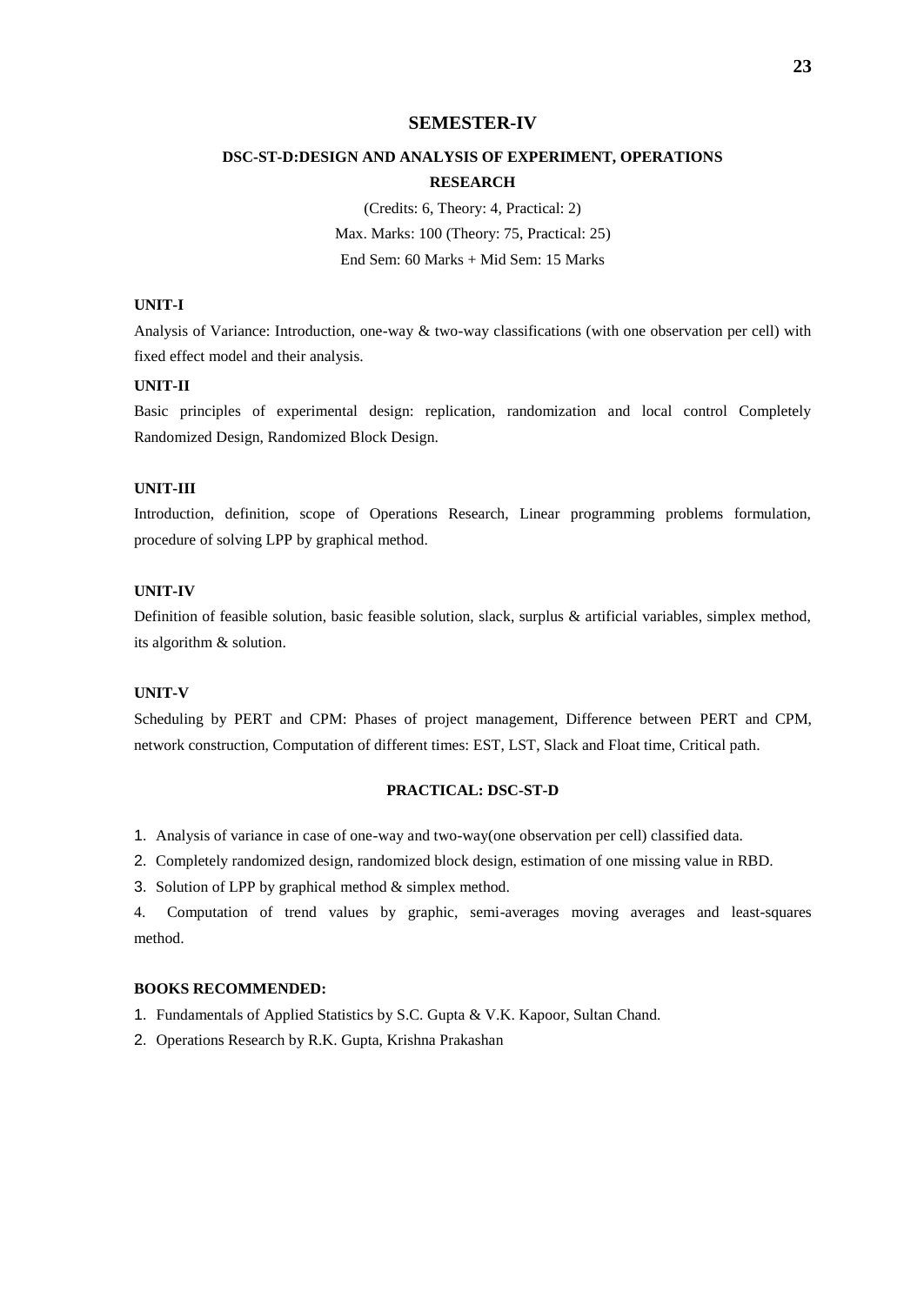#### **DISCIPLINE SPECIFIC ELECTIVE**

For DSE-(ST-A) and DSE-(ST-B), one has to choose any two (one for each semester) from the following three papers:

1. Time Series Analysis

2. Statistical Quality Control

3. Vital Statistics

#### **DSE-ST: Time Series Analysis**

Credits: 6, Theory: 4, Practical: 2) Max. Marks: 100 (Theory: 75, Practical: 25)

End Sem: 60 Marks + Mid Sem: 15 Marks

#### **UNIT-I**

Time Series: Introduction to time series data and application in various fields, Components of time series, Mathematical Models, Methods of measuring secular trend: graphic, semi-average, Moving average method.

#### **UNIT-II**

Measurement of trend by least squares method: by fitting Polynomials of 1st & 2nd Degree, exponential, modified exponential, logistic, Gompertz curve.

#### **UNIT-III**

Measurement of seasonal fluctuations: Simple average, Ratio-to-trend, Ratio-to-moving average & Link relatives method.

#### **UNIT-IV**

Measurement of cyclic component: Harmonic analysis. Measurement of irregular variation (variate difference method), effect of moving averages on cyclical and random components of a time series.

#### **UNIT-V**

Different schemes which account for oscillations in a stationary time series.Auto regressive series of first and second order, Serial correlation and correlogram.

#### **PRACTICAL**

1.Measurement of Trend and seasonal fluctuations.

2. Problems on Spencers 15-point and 21-point formula.

- 1. Fundamentals of Applied Statisticsby S.C. Gupta & V.K. Kapoor, Sultan Chand, 2012.
- 2. Fundamentals of Statistics, Voll-II, Gun, Gupta & Dasgupta, World Press, 2007.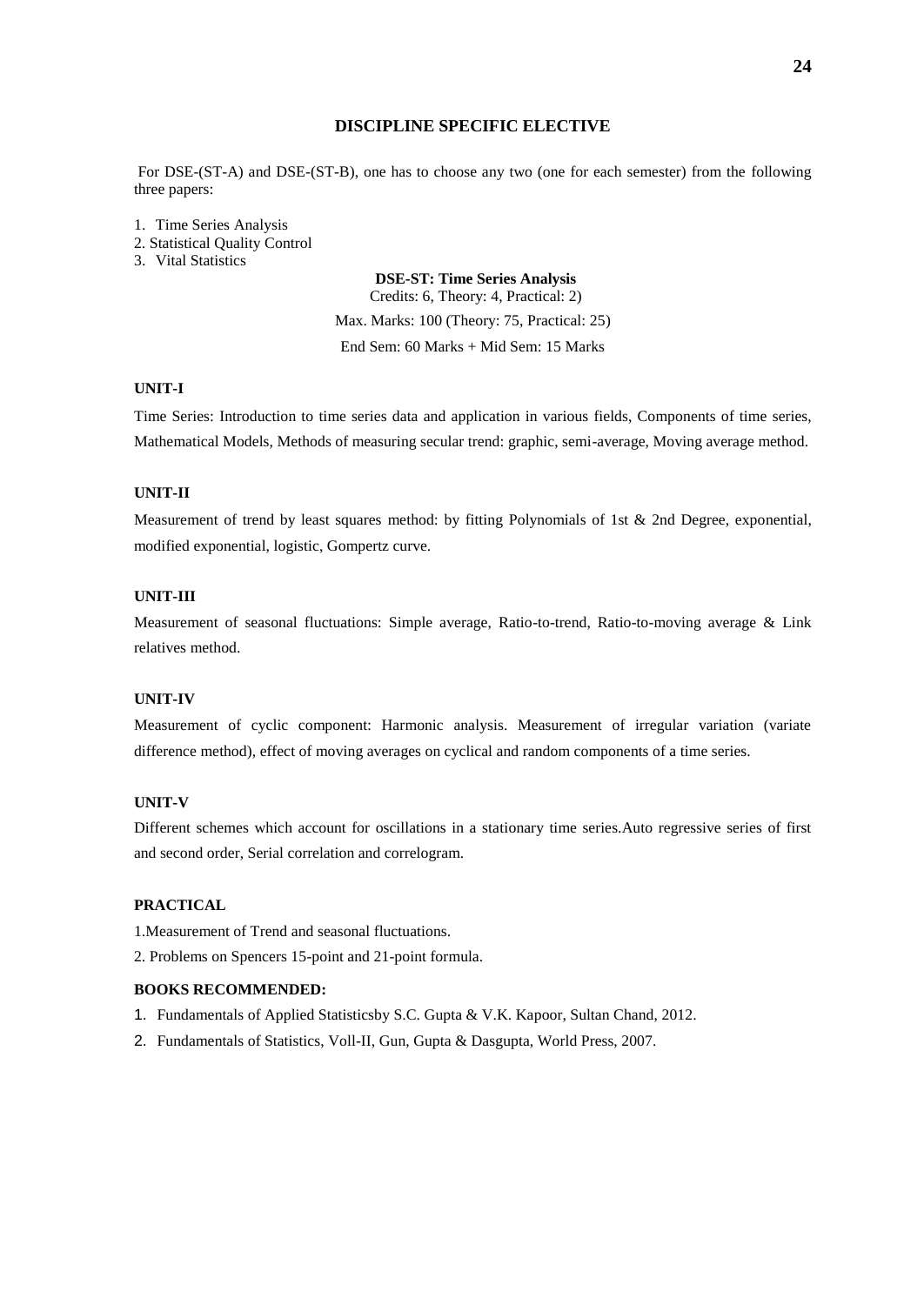#### **DSE-ST: Statistical Quality Control**

Credits: 6, Theory: 4, Practical: 2) Max. Marks: 100 (Theory: 75, Practical: 25) End Sem: 60 Marks + Mid Sem: 15 Marks

#### **UNIT-I**

Types of quality measure, rational sub-groups and the techniques of control charts, 3-sigma control limits and probability limits, Control charts for variables (Mean, S.D. and Range).

#### **UNIT-II**

Control charts for attributes, two types of control charts, Natural tolerance limits and specification limits, Modified control limits.

#### **UNIT-III**

Process control and Product control, advantages of process control, Sampling inspection by attributes: single sampling Plans.

#### **UNIT-IV**

Double sampling plans, Five different characteristic curves and their importance, sequential sampling inspection plans, comparison of three types of plans.

#### **UNIT-V**

Acceptance Sampling: comments on Dodge and Romigs schemes. Sampling inspection by variables: underlying principle, variables inspection with known standard deviation and variables inspection with unknown standard deviation.

#### **PRACTICAL**

- 1. Measurement of secular trend: Fitting of different types of curves by least square method.
- 2. Measurement of seasonal fluctuations.
- 3. Serial correlation and Correlogram.
- 4. Control charts for variables and attributes.
- 5. OC, ASN, ATI, LTPD, AOQL curves.

- 1. Fundamentals of Applied Statistics by S.C. Gupta & V.K. Kapoor, Sultan Chand, 2012.
- 2. Fundamentals of Statistics, Voll-II, Gun, Gupta & Dasgupta, World Press, 2007.